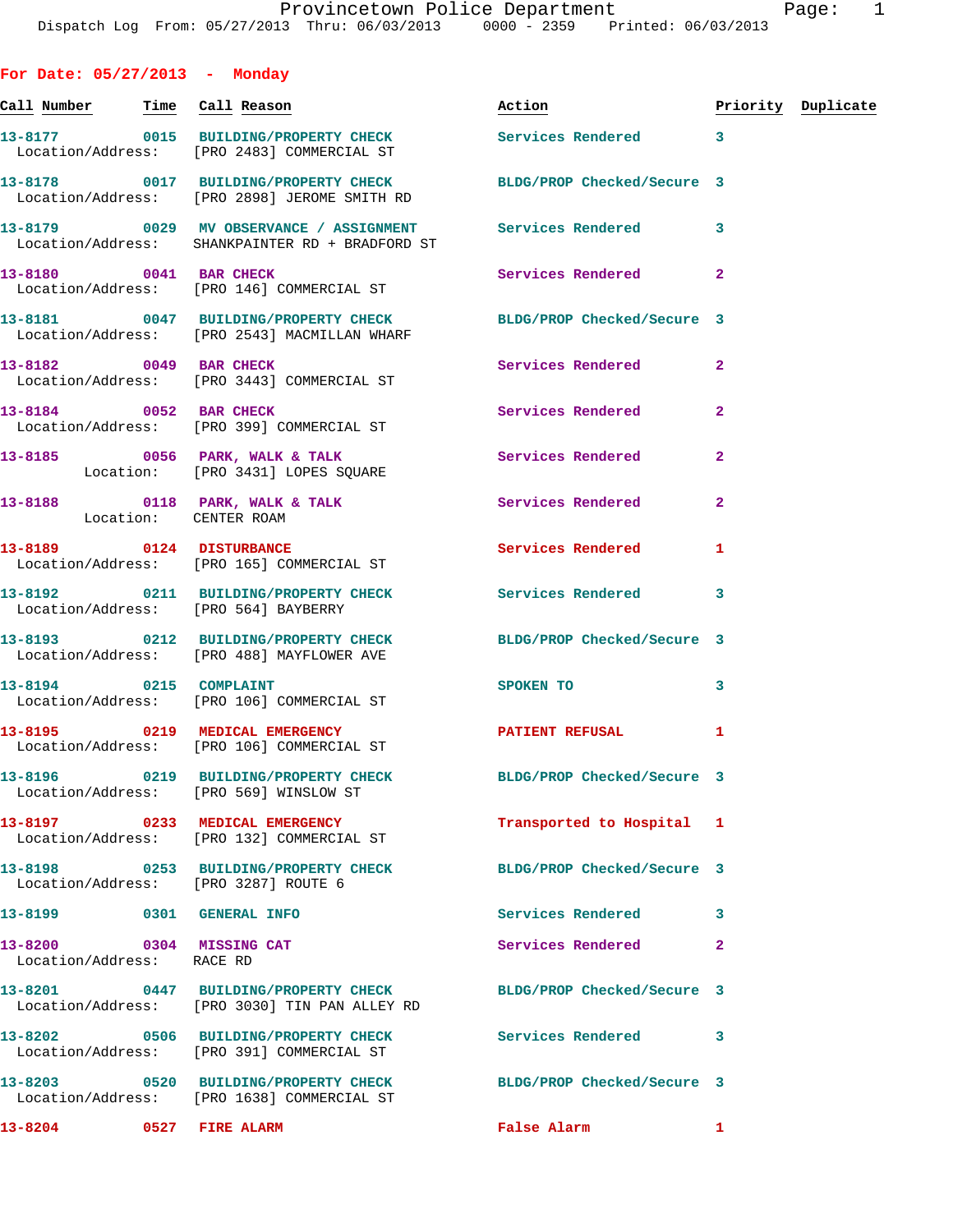|                                                                         | Dispatch Log From: 05/27/2013 Thru: 06/03/2013 0000 - 2359 Printed: 06/03/2013                             | Provincetown Police Department                                                                                                                                                                                                      | $\overline{\phantom{a}}^2$<br>Page: |
|-------------------------------------------------------------------------|------------------------------------------------------------------------------------------------------------|-------------------------------------------------------------------------------------------------------------------------------------------------------------------------------------------------------------------------------------|-------------------------------------|
|                                                                         | Location/Address: [PRO 1892] SHANK PAINTER RD                                                              |                                                                                                                                                                                                                                     |                                     |
| 13-8205 0540 LOBBY TRAFFIC                                              | Location/Address: [PRO 542] SHANK PAINTER RD                                                               | Services Rendered 2                                                                                                                                                                                                                 | 37                                  |
|                                                                         | 13-8206 0555 ALARM - ELEVATOR<br>Location/Address: [PRO 105] COMMERCIAL ST                                 | False Alarm                                                                                                                                                                                                                         | 1                                   |
|                                                                         | 13-8207 0621 TRAFFIC LIGHT OUT<br>Location/Address: CONWELL ST + ROUTE 6                                   | Services Rendered 3                                                                                                                                                                                                                 | 7                                   |
|                                                                         | 13-8208 0634 HARBORMASTER OFFICE OPEN<br>Location/Address: [PRO 3259] MACMILLAN WHARF                      | No Action Required                                                                                                                                                                                                                  | $\mathbf{2}$                        |
|                                                                         | 13-8209 0731 REMOVE FROM REASSURANCE                                                                       | No Action Required 3                                                                                                                                                                                                                |                                     |
|                                                                         | 13-8210 0758 MEDICAL EMERGENCY<br>Location/Address: [PRO 3172] FRANKLIN ST                                 | Transported to Hospital 1                                                                                                                                                                                                           |                                     |
|                                                                         | 13-8211 0825 BUILDING/PROPERTY CHECK<br>Location/Address: [PRO 3318] CEMETERY RD                           | BLDG/PROP Checked/Secure 3                                                                                                                                                                                                          |                                     |
| 13-8212 0825 MV STOP                                                    | Location/Address: CARVER ST + BRADFORD ST                                                                  | <b>VERBAL WARNING</b>                                                                                                                                                                                                               | 3                                   |
| 13-8213 0844 MV COMPLAINT<br>Location/Address: NELSON AVE               |                                                                                                            | Services Rendered                                                                                                                                                                                                                   | $\mathbf{2}$                        |
|                                                                         | 13-8217 0912 ON SCHOOL PREMISES                                                                            | No Action Required                                                                                                                                                                                                                  | 3                                   |
| 13-8214 0935 REASSURANCE CHECK<br>Location/Address: [PRO 1486] PEARL ST |                                                                                                            | Services Rendered                                                                                                                                                                                                                   | 3                                   |
|                                                                         | 13-8215 1008 LISA FOX IN HIGH SCHOOL                                                                       | SPOKEN TO                                                                                                                                                                                                                           | 3                                   |
|                                                                         | 13-8216 1023 MEDICAL EMERGENCY<br>Location/Address: [PRO 3094] COMMERCIAL ST                               | Services Rendered                                                                                                                                                                                                                   | $\mathbf{1}$<br>1                   |
| 13-8218 1041 MV COMPLAINT<br>Location/Address: PEARL ST + BAKER AVE     |                                                                                                            | Services Rendered                                                                                                                                                                                                                   | $\mathbf{2}$                        |
| Location/Address: [PRO 3222] ALDEN ST                                   | 13-8219 1054 HOSPITAL TRANSPORT                                                                            | Transported to Hospital 1                                                                                                                                                                                                           |                                     |
|                                                                         | 13-8220 1103 M/V IN HANDICAP UNLOADING ZONE GONE ON ARRIVAL 3<br>Location/Address: [PRO 3456] RYDER ST EXT |                                                                                                                                                                                                                                     |                                     |
|                                                                         | 13-8221 1117 DOG IN MV<br>Location/Address: [PRO 94] BRADFORD ST                                           | No Action Required 2                                                                                                                                                                                                                | 1                                   |
|                                                                         | 13-8222 1150 PARKED MV COMPLAINT<br>Location/Address: [PRO 149] COMMERCIAL ST                              | <b>Unfounded</b> the contract of the contract of the contract of the contract of the contract of the contract of the contract of the contract of the contract of the contract of the contract of the contract of the contract of th | $\mathbf{2}$                        |
|                                                                         | 13-8223 1226 ETOH RESCUE<br>Location/Address: [PRO 2977] COMMERCIAL ST                                     | Transported to Hospital 1                                                                                                                                                                                                           |                                     |
|                                                                         | 13-8224 1231 DOG IN M/V<br>Location/Address: [PRO 94] BRADFORD ST                                          | SPOKEN TO                                                                                                                                                                                                                           | $\mathbf{2}$                        |
|                                                                         | 13-8225 1347 FOUND WALLET/RETURNED<br>Location/Address: RYDER ST + COMMERCIAL ST                           | No Action Required 3                                                                                                                                                                                                                |                                     |
| 13-8226 1508 MV STOP<br>Location/Address: STANDISH ST                   |                                                                                                            | <b>VERBAL WARNING</b>                                                                                                                                                                                                               | $\mathbf{3}$                        |
|                                                                         | 13-8227 1508 SPEED DOLLY ASSIGNMENT Services Rendered 3<br>Location/Address: [PRO 542] SHANK PAINTER RD    |                                                                                                                                                                                                                                     |                                     |
| 13-8228 1548 DOG IN CAR                                                 | Location/Address: [PRO 526] RYDER ST EXT                                                                   | Services Rendered 2                                                                                                                                                                                                                 |                                     |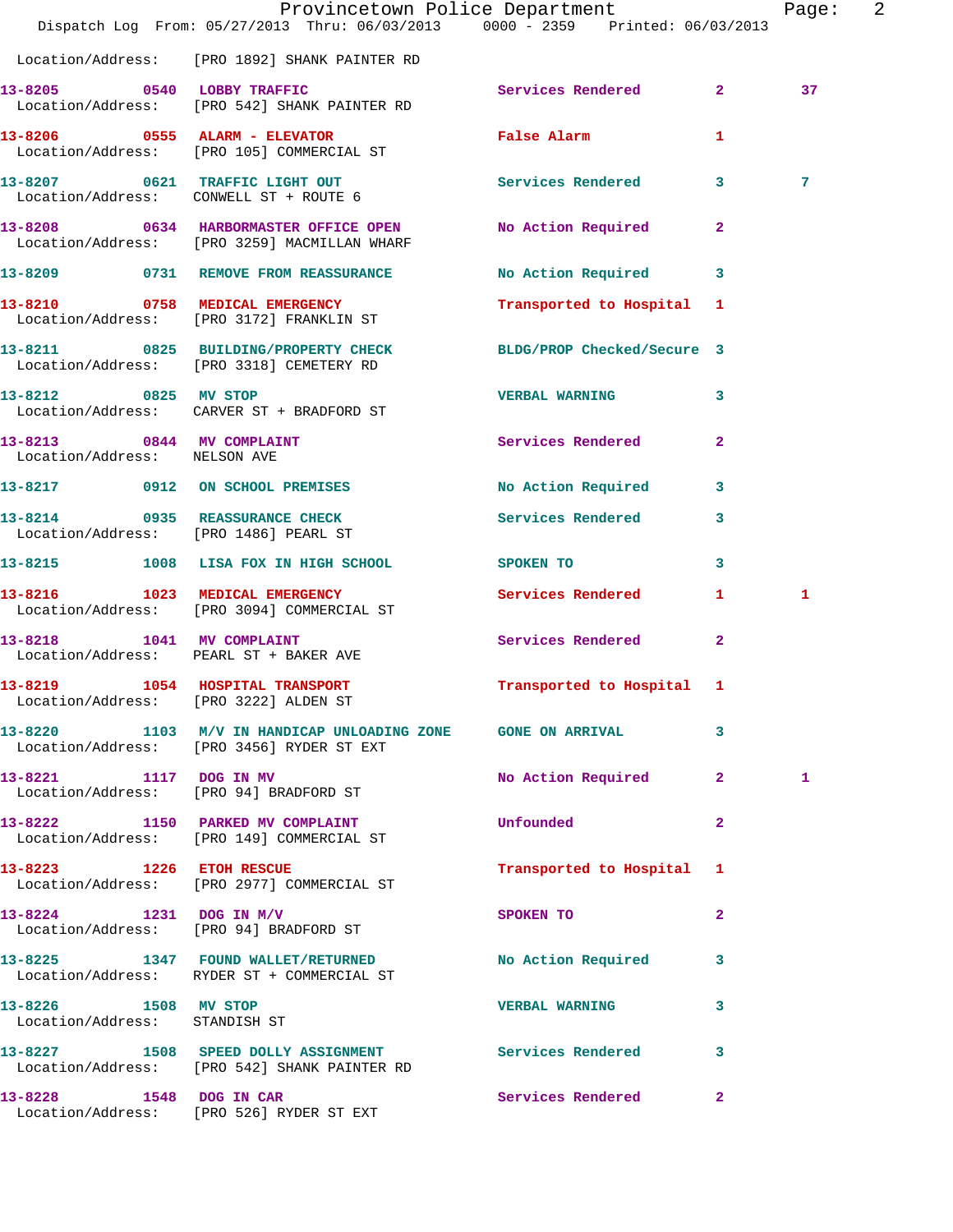|                                                                        | Provincetown Police Department<br>Dispatch Log From: 05/27/2013 Thru: 06/03/2013   0000 - 2359   Printed: 06/03/2013                |                          | $\overline{3}$<br>Page: |  |
|------------------------------------------------------------------------|-------------------------------------------------------------------------------------------------------------------------------------|--------------------------|-------------------------|--|
|                                                                        |                                                                                                                                     |                          |                         |  |
| Location/Address: ROUTE 6 + SNAIL RD                                   | 13-8229 1610 ASSIST AGENCY / MUTUAL AID Services Rendered 3                                                                         |                          |                         |  |
|                                                                        | 13-8230 1611 BUILDING/PROPERTY CHECK BLDG/PROP Checked/Secure 3<br>Location/Address: [PRO 3318] CEMETERY RD                         |                          |                         |  |
| Location/Address: ROUTE 6 + SNAIL RD                                   | 13-8231 1618 VERBAL FAIURE TO MOVE OVER THE VERBAL WARNING                                                                          |                          | $\mathbf{3}$            |  |
|                                                                        | 13-8232 1627 BUILDING/PROPERTY CHECK BLDG/PROP Checked/Secure 3<br>Location/Address: [PRO 519] RACE POINT RD                        |                          |                         |  |
|                                                                        | 13-8233 1636 MV STOP<br>Location/Address: ROUTE 6 + SNAIL RD                                                                        | No Action Required 3     |                         |  |
| 13-8234 1646 911 GENERAL                                               | Location/Address: [PRO 3222] ALDEN ST                                                                                               | SPOKEN TO                | 1                       |  |
|                                                                        | 13-8235 1726 LOOSE DOG<br>Location/Address: [PRO 2308] COMMERCIAL ST                                                                | <b>Services Rendered</b> | $\mathbf{2}$            |  |
|                                                                        | 13-8236 1804 FOUND DL, CREDIT CARDS Services Rendered 3<br>Location/Address: [PRO 3633] COMMERCIAL ST                               |                          |                         |  |
|                                                                        | 13-8237 1812 ANIMAL CALL 2008 Services Rendered<br>Location/Address: [PRO 444] HIGH POLE HILL                                       |                          | $\mathbf{2}$            |  |
|                                                                        | 13-8238 1821 MV COMPLAINT<br>Location/Address: [PRO 542] SHANK PAINTER RD                                                           | Could Not Locate         | $\mathbf{2}$            |  |
|                                                                        | 13-8239 1824 BUILDING/PROPERTY CHECK BLDG/PROP Checked/Secure 3<br>Location/Address: [PRO 444] HIGH POLE HILL                       |                          |                         |  |
|                                                                        | 13-8240 1829 MV OBSERVANCE / ASSIGNMENT No Action Required 3<br>Location/Address: STANDISH ST + BRADFORD ST                         |                          |                         |  |
|                                                                        | 13-8241 2006 BUILDING/PROPERTY CHECK BLDG/PROP Checked/Secure 3<br>Location/Address: [PRO 175] COMMERCIAL ST                        |                          |                         |  |
|                                                                        | 13-8242 2029 DOMESTIC DISTURBANCE/ASSAULT Arrest(s) Made<br>Location/Address: RYDER ST + COMMERCIAL ST<br>Refer To Arrest: 13-76-AR |                          | 1                       |  |
| Location/Address: [PRO 16] BRADFORD ST                                 | 13-8243 2031 BUILDING/PROPERTY CHECK BLDG/PROP Checked/Secure 3                                                                     |                          |                         |  |
|                                                                        | 13-8244 2113 VERBAL 89/9 STOP SIGN VERBAL WARNING<br>Location/Address: COMMERCIAL ST + SNAIL RD                                     |                          | 3                       |  |
|                                                                        | 13-8245 2142 DISORDERLY<br>Location/Address: [PRO 539] SHANK PAINTER RD                                                             | Could Not Locate         | $\mathbf{2}$            |  |
|                                                                        | 13-8246 2207 FOLLOW UP/TRANSPORT<br>Location/Address: [PRO 30] BRADFORD ST                                                          | Services Rendered        | $\mathbf{2}$            |  |
| 13-8247 2251 DISTURBANCE<br>Location/Address: [PRO 30] BRADFORD ST     | Refer To Arrest: 13-77-AR                                                                                                           | Arrest(s) Made           | 1                       |  |
| Location/Address: [PRO 512] PRINCE ST                                  | 13-8248 2317 BUILDING/PROPERTY CHECK BLDG/PROP Checked/Secure 3                                                                     |                          |                         |  |
| 13-8250 2346 LANDLORD/TENANT<br>Location/Address: [PRO 3189] MEADOW RD |                                                                                                                                     | SPOKEN TO                | $\mathbf{2}$            |  |
|                                                                        | 13-8249 2347 DOMESTIC DISTURBANCE/ASSAULT Services Rendered 1                                                                       |                          |                         |  |

**For Date: 05/28/2013 - Tuesday**

Location/Address: [PRO 1698] COMMERCIAL ST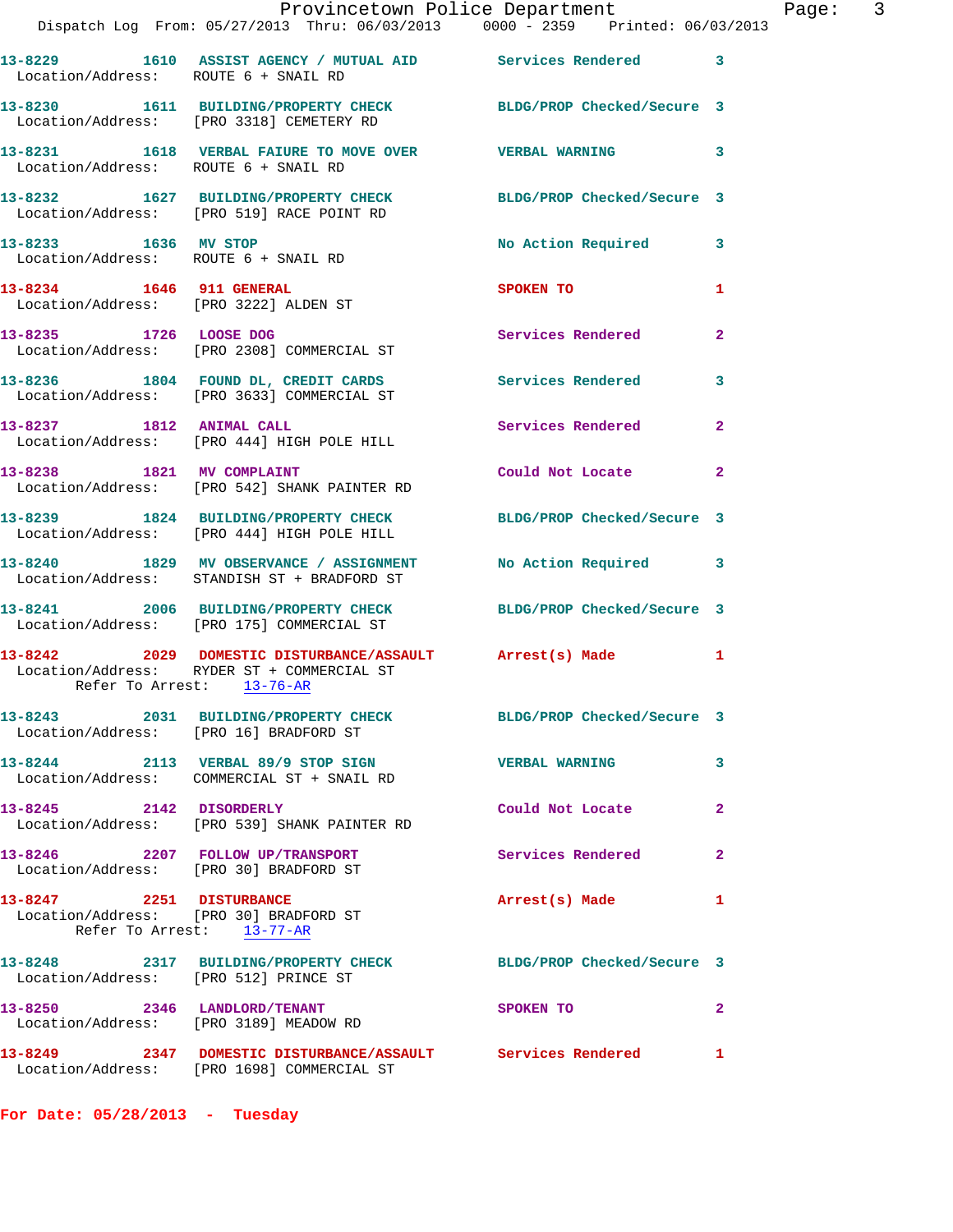|                                                                        | Provincetown Police Department Fage: 4<br>Dispatch Log From: 05/27/2013 Thru: 06/03/2013 0000 - 2359 Printed: 06/03/2013 |                            |              |    |  |
|------------------------------------------------------------------------|--------------------------------------------------------------------------------------------------------------------------|----------------------------|--------------|----|--|
|                                                                        | 13-8251 0023 BUILDING/PROPERTY CHECK BLDG/PROP Checked/Secure 3<br>Location/Address: [PRO 3296] SHANKPAINTER RD          |                            |              |    |  |
|                                                                        | 13-8252 0026 MEDICAL EMERGENCY <b>EXERCIBLE PATIENT REFUSAL</b> 1<br>Location/Address: [PRO 1728] BRADFORD ST            |                            |              |    |  |
|                                                                        | 13-8254 0038 BAR CHECK<br>Location/Address: [PRO 208] COMMERCIAL ST                                                      | No Action Required         | $\mathbf{2}$ |    |  |
|                                                                        | 13-8255 0043 BAR CHECK<br>Location/Address: [PRO 3255] COMMERCIAL ST                                                     | No Action Required         | $\mathbf{2}$ |    |  |
|                                                                        | 13-8256 0045 MV STOP<br>Location/Address: BRADFORD ST + HIGH POLE HILL                                                   | No Action Required         | $\mathbf{3}$ |    |  |
|                                                                        | 13-8257 0048 BAR CHECK<br>Location/Address: [PRO 484] MASONIC PL                                                         | No Action Required         | $\mathbf{2}$ |    |  |
|                                                                        | 13-8258 0105 COMPLAINT<br>Location/Address: [PRO 3276] COMMERCIAL ST                                                     | SPOKEN TO                  | 3            |    |  |
|                                                                        | 13-8259 0108 DISTURBANCE<br>Location/Address: [PRO 245] COMMERCIAL ST                                                    | SPOKEN TO                  | 1            |    |  |
|                                                                        | 13-8260 0132 BUILDING/PROPERTY CHECK BLDG/PROP Checked/Secure 3<br>Location/Address: [PRO 530] SHANKPAINTER RD           |                            |              |    |  |
|                                                                        | 13-8261 0142 LOBBY TRAFFIC<br>Location/Address: [PRO 542] SHANK PAINTER RD                                               | Services Rendered 2        |              | 32 |  |
| 13-8262 0150 MV STOP                                                   | Location/Address: BRADFORD ST + COMMERCIAL ST                                                                            | VERBAL WARNING 3           |              |    |  |
|                                                                        | 13-8263 0325 BUILDING/PROPERTY CHECK BLDG/PROP Checked/Secure 3<br>Location/Address: [PRO 440] HARRY KEMP WAY            |                            |              |    |  |
| Location/Address: [PRO 3440] ROUTE 6                                   | 13-8264 0328 MV OBSERVANCE / ASSIGNMENT Services Rendered 3                                                              |                            |              |    |  |
| Location/Address: [PRO 425] COURT ST                                   | 13-8265 0651 SPEED DOLLY ASSIGNMENT Services Rendered 3                                                                  |                            |              |    |  |
| 13-8266 0703 ALARM - GENERAL<br>Location/Address: [PRO 2797] WILLOW DR |                                                                                                                          | BLDG/PROP Checked/Secure 1 |              |    |  |
| Location/Address: [PRO 3287] ROUTE 6                                   | 13-8267 0721 BUILDING/PROPERTY CHECK BLDG/PROP Checked/Secure 3                                                          |                            |              |    |  |
| 13-8268 0722 BABY BIRDS                                                | Location/Address: [PRO 516] RACE POINT RD                                                                                | Services Rendered          | $\mathbf{2}$ |    |  |
| Location/Address: [PRO 3259] MACMILLAN                                 | 13-8269 0731 BUILDING/PROPERTY CHECK BLDG/PROP Checked/Secure 3                                                          |                            |              |    |  |
|                                                                        | 13-8270 0743 TRAFFIC CONTROL<br>Location/Address: [PRO 2512] JEROME SMITH RD                                             | No Action Required 3       |              |    |  |
|                                                                        | 13-8271 0754 COURT TRANSPORT<br>Location/Address: [PRO 542] SHANK PAINTER RD                                             | Taken/Referred to Other 3  |              |    |  |
|                                                                        | 13-8272 0824 MEDICAL EMERGENCY<br>Location/Address: [PRO 2647] SHANK PAINTER RD                                          | Services Rendered 1        |              |    |  |
| Location/Address: [PRO 3222] ALDEN ST                                  | 13-8273 0833 MEDICAL EMERGENCY                                                                                           | Transported to Hospital 1  |              |    |  |
|                                                                        | 13-8274 0834 MV OBSERVANCE / ASSIGNMENT Services Rendered<br>Location/Address: PROVINCE RD + SHANK PAINTER RD            |                            | 3            |    |  |
|                                                                        | 13-8275 0915 MV OBSERVANCE / ASSIGNMENT Services Rendered<br>Location: ROUTE 6 INBOUND                                   |                            | 3            |    |  |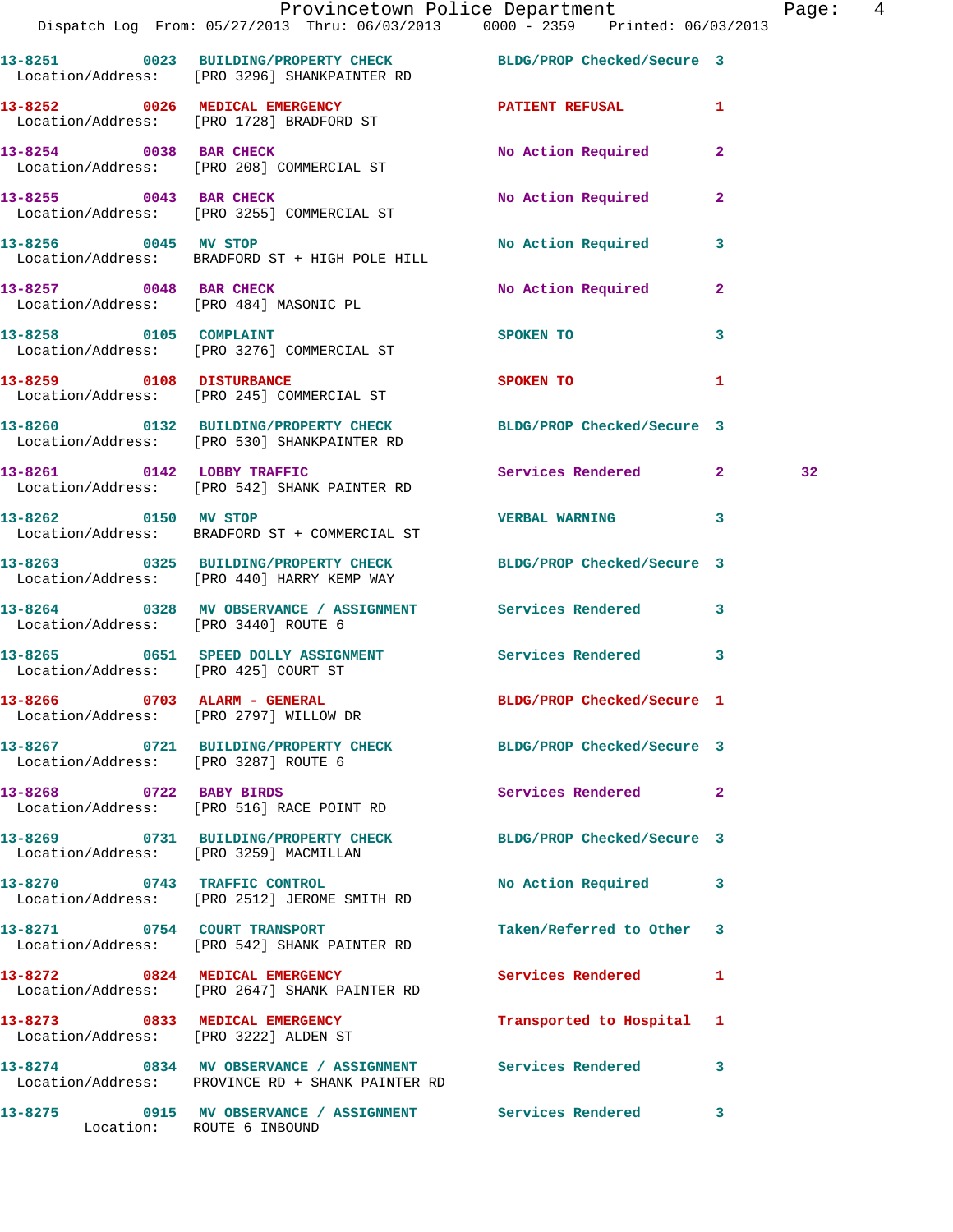**13-8276 0919 MV STOP VERBAL WARNING 3**  Location/Address: [PRO 539] SHANK PAINTER RD **13-8277 0944 MV TOW Vehicle Towed 2**  Location/Address: [PRO 406] CONANT ST **13-8278 1000 TOW/STREET SWEEP Services Rendered 2 2**  Location/Address: [PRO 1550] COMMERCIAL ST **13-8279 1018 MV HIT & RUN/PAST Services Rendered 2**  Location/Address: [PRO 542] SHANK PAINTER RD **13-8280 1033 FOUND CAMERA No Action Required 3**  Location/Address: [PRO 3259] MACMILLAN WHARF **13-8281 1042 LOST KEYS/SMILEY FACE COVER Services Rendered 3**  Location/Address: [PRO 542] SHANK PAINTER RD **13-8282 1057 MV STOP VERBAL WARNING 3**  Location/Address: [PRO 602] STANDISH ST **13-8283 1103 FOUND DRIVER'S LICENSE Services Rendered 3**  Location/Address: [PRO 542] SHANK PAINTER RD **13-8284 1130 BUILDING/PROPERTY CHECK BLDG/PROP Checked/Secure 3**  Location/Address: [PRO 2483] COMMERCIAL ST **13-8285 1155 BUILDING/PROPERTY CHECK BLDG/PROP Checked/Secure 3 1**  Location/Address: [PRO 3317] CEMETERY RD **13-8286 1201 PARK, WALK & TALK Services Rendered 2**  Location/Address: [PRO 105] COMMERCIAL ST **13-8287 1230 MV OBSERVANCE / ASSIGNMENT Services Rendered 3**  Location/Address: [PRO 2952] SHANKPAINTER RD **13-8288 1238 BUILDING/PROPERTY CHECK BLDG/PROP Checked/Secure 3**  Location/Address: [PRO 197] COMMERCIAL ST **13-8289 1302 PARK, WALK & TALK Services Rendered 2**  Location/Address: [PRO 175] COMMERCIAL ST 13-8291 1330 REASSURANCE CHECK **Services Rendered** 3 Location/Address: [PRO 1026] OAK DR **13-8292 1334 FOUND WALLET/RETURNED Services Rendered 3**  Location/Address: [PRO 3456] RYDER ST EXT **13-8293 1339 LOST CORGI Services Rendered 2**  Location/Address: [PRO 814] COMMERCIAL ST **13-8294 1415 TICK BITE Services Rendered 1**  Location/Address: [PRO 1892] SHANK PAINTER RD **13-8295 1418 ABANDONED PSAP CALL SPOKEN TO 3**  Location/Address: [PRO 182] COMMERCIAL ST 13-8296 1459 LOST WALLET **13-8296** Services Rendered 3 Location/Address: [PRO 2265] COMMERCIAL ST **13-8299 1520 ASSIST CITIZEN Services Rendered 3**  Location/Address: [PRO 440] HARRY KEMP WAY **13-8297 1524 BUILDING/PROPERTY CHECK BLDG/PROP Checked/Secure 3**  Location/Address: [PRO 571] ALDEN ST **13-8298 1541 ASSIST CITIZEN Services Rendered 3**  Location/Address: [PRO 542] SHANK PAINTER RD

**13-8300 1553 HARASSMENT SPOKEN TO 2**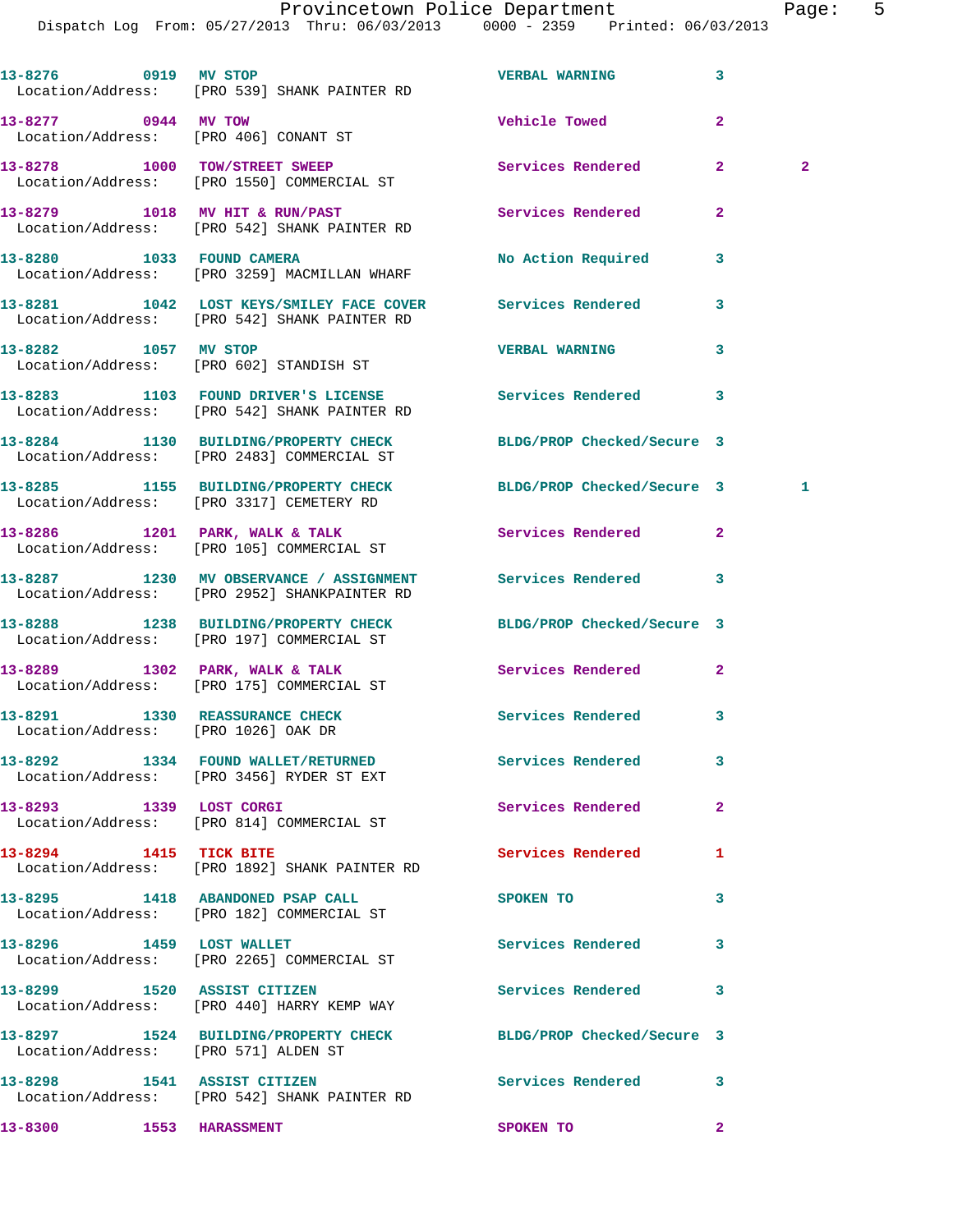|                                                   | Dispatch Log From: 05/27/2013 Thru: 06/03/2013 0000 - 2359 Printed: 06/03/2013                                  | Provincetown Police Department |              | Page: 6 |  |
|---------------------------------------------------|-----------------------------------------------------------------------------------------------------------------|--------------------------------|--------------|---------|--|
|                                                   | Location/Address: [PRO 433] RYDER ST EXT                                                                        |                                |              |         |  |
|                                                   | 13-8301 1606 ASSIST CITIZEN<br>Location/Address: [PRO 1103] SHIPS WAY RD                                        | Services Rendered 3            |              |         |  |
|                                                   | 13-8302 1632 BUILDING/PROPERTY CHECK BLDG/PROP Checked/Secure 3<br>Location/Address: [PRO 2898] JEROME SMITH RD |                                |              |         |  |
|                                                   | 13-8303 1638 BOAT/HARBORMASTER<br>Location/Address: [PRO 2543] MACMILLAN WHARF                                  | Services Rendered 2            |              |         |  |
|                                                   | 13-8304 1718 VERBAL ONE WAY<br>Location/Address: [PRO 1207] COMMERCIAL ST                                       | <b>VERBAL WARNING</b>          | 3            |         |  |
|                                                   | 13-8305 1731 BUILDING/PROPERTY CHECK BLDG/PROP Checked/Secure 3<br>Location/Address: [PRO 2206] COMMERCIAL ST   |                                |              |         |  |
| Location/Address: [PRO 3440] ROUTE 6              | 13-8306 1752 MV OBSERVANCE / ASSIGNMENT No Action Required 3                                                    |                                |              |         |  |
|                                                   | 13-8307 1817 911 GENERAL<br>Location/Address: [PRO 3222] ALDEN ST                                               | Services Rendered 1            |              |         |  |
| 13-8308 1818 MV STOP<br>Location/Address: ROUTE 6 |                                                                                                                 | <b>VERBAL WARNING</b>          | 3            |         |  |
| Location/Address: [PRO 3222] ALDEN ST             | 13-8309 1851 911 GENERAL-MISDIAL No Action Required 1                                                           |                                |              |         |  |
|                                                   | 13-8310 2038 ASSIST AGENCY / MUTUAL AID Services Rendered<br>Location/Address: [TRU] ROUTE 6                    |                                | 3            |         |  |
|                                                   | 13-8311 2059 STREET LIGHT OUT Services Rendered<br>Location/Address: AUNT SUKEYS WAY + OLD COLONY WAY           |                                | 3            |         |  |
|                                                   | 13-8312 2114 MEDICAL EMERGENCY<br>Location/Address: [PRO 1245] SEASHORE PARK DR                                 | Transported to Hospital 1      |              |         |  |
|                                                   | 13-8313 2133 BUILDING/PROPERTY CHECK BLDG/PROP Checked/Secure 3<br>Location/Address: [PRO 306] COMMERCIAL ST    |                                |              |         |  |
| Location/Address: [PRO 16] BRADFORD ST            | 13-8314 2159 BUILDING/PROPERTY CHECK BLDG/PROP Checked/Secure 3                                                 |                                |              |         |  |
|                                                   | 13-8315 2308 BUILDING/PROPERTY CHECK BLDG/PROP Checked/Secure 3<br>Location/Address: [PRO 545] SHANK PAINTER RD |                                |              |         |  |
| Location/Address: [PRO 2543] MACMILLAN            | 13-8316 2332 BUILDING/PROPERTY CHECK                                                                            | BLDG/PROP Checked/Secure 3     |              |         |  |
|                                                   | 13-8317 2338 BUILDING/PROPERTY CHECK BLDG/PROP Checked/Secure 3<br>Location/Address: [PRO 519] RACE POINT RD    |                                |              |         |  |
|                                                   | 13-8319 2349 BUILDING/PROPERTY CHECK<br>Location/Address: [PRO 2483] COMMERCIAL ST                              | BLDG/PROP Checked/Secure 3     |              |         |  |
| 13-8320 2355 BAR CHECK                            | Location/Address: [PRO 3443] COMMERCIAL ST                                                                      | No Action Required 2           |              |         |  |
| For Date: $05/29/2013$ - Wednesday                |                                                                                                                 |                                |              |         |  |
| 0004 BAR CHECK<br>13-8321                         | Location/Address: [PRO 272] COMMERCIAL ST                                                                       | No Action Required             | $\mathbf{2}$ |         |  |
|                                                   | 13-8322 0005 LOBBY TRAFFIC<br>Location/Address: [PRO 542] SHANK PAINTER RD                                      | Services Rendered              | $\mathbf{2}$ | 19      |  |
| 13-8323 0011 BAR CHECK                            | Location/Address: [PRO 2737] COMMERCIAL ST                                                                      | No Action Required             | 2            |         |  |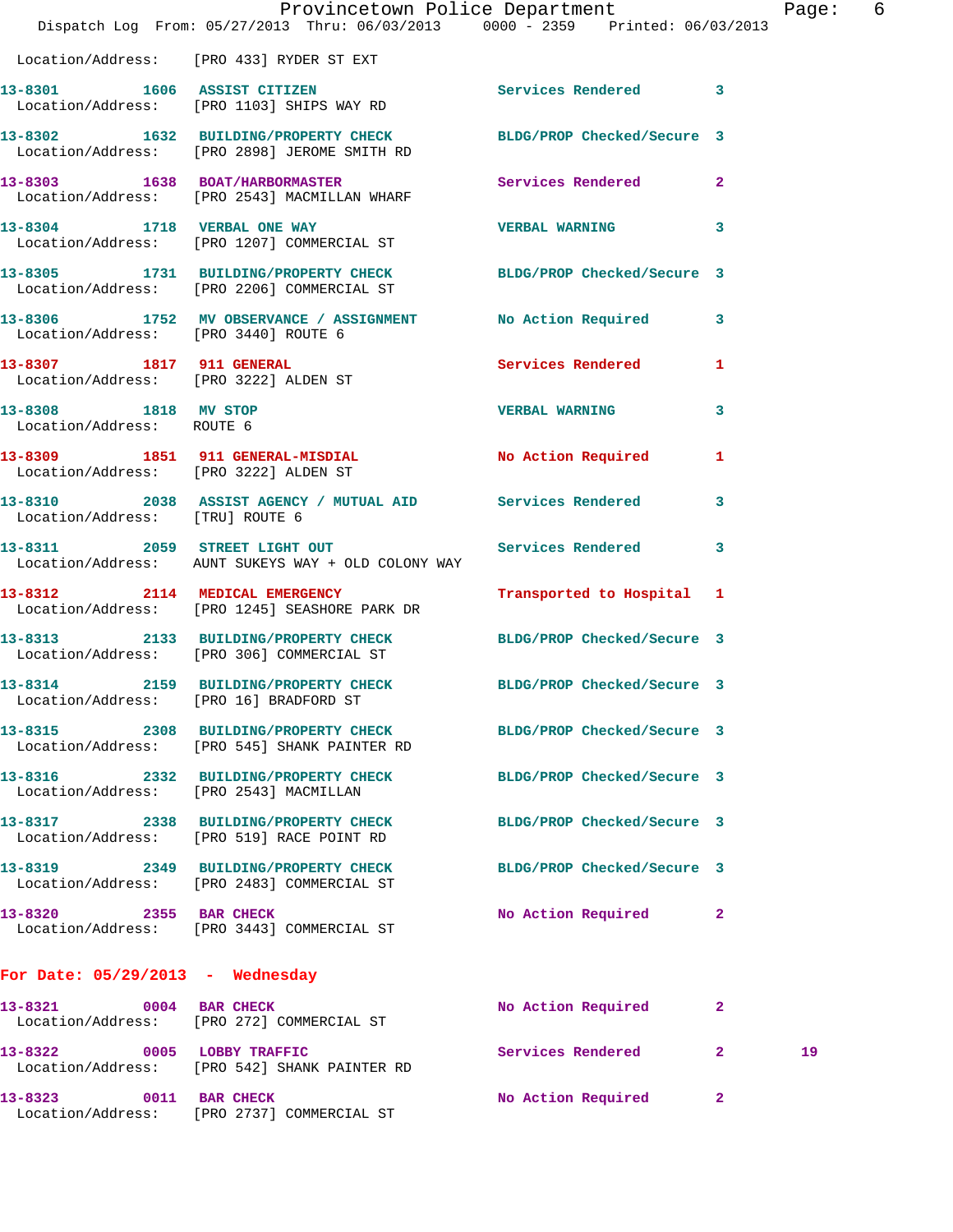|                                        | Provincetown Police Department                                                                                |                            |   |
|----------------------------------------|---------------------------------------------------------------------------------------------------------------|----------------------------|---|
|                                        | Dispatch Log From: 05/27/2013 Thru: 06/03/2013 0000 - 2359 Printed: 06/03/2013                                |                            |   |
|                                        | 13-8324 0013 MV OBSERVANCE / ASSIGNMENT Services Rendered<br>Location/Address: [PRO 2577] BRADFORD ST         |                            | 3 |
| 13-8325 0016 MV STOP                   | Location/Address: [PRO 25] BRADFORD ST                                                                        | <b>VERBAL WARNING</b>      | 3 |
|                                        | 13-8326 0044 MV OBSERVANCE / ASSIGNMENT Services Rendered<br>Location/Address: [PRO 2818] CONWELL ST          | 3                          |   |
|                                        | 13-8328 0105 BUILDING/PROPERTY CHECK<br>Location/Address: [PRO 175] COMMERCIAL ST                             | BLDG/PROP Checked/Secure 3 |   |
|                                        | 13-8329 0138 BUILDING/PROPERTY CHECK BLDG/PROP Checked/Secure 3<br>Location/Address: [PRO 3256] COMMERCIAL ST |                            |   |
|                                        | 13-8330 0207 BUILDING/PROPERTY CHECK<br>Location/Address: [PRO 2490] PROVINCELANDS RD                         | BLDG/PROP Checked/Secure 3 |   |
| Location/Address: [PRO 564] BAYBERRY   | 13-8331 0217 BUILDING/PROPERTY CHECK BLDG/PROP Checked/Secure 3                                               |                            |   |
| Location/Address: [PRO 3440] ROUTE 6   | 13-8332 0324 MV OBSERVANCE / ASSIGNMENT Services Rendered                                                     |                            | 3 |
|                                        | 13-8333 0509 BUILDING/PROPERTY CHECK<br>Location/Address: [PRO 488] MAYFLOWER ST                              | BLDG/PROP Checked/Secure 3 |   |
|                                        | 13-8334 0529 BUILDING/PROPERTY CHECK<br>Location/Address: [PRO 306] COMMERCIAL ST                             | BLDG/PROP Checked/Secure 3 |   |
|                                        | 13-8335 0538 BUILDING/PROPERTY CHECK<br>Location/Address: [PRO 2206] COMMERCIAL ST                            | BLDG/PROP Checked/Secure 3 |   |
| Location/Address: ROUTE 6 + HOWLAND ST | 13-8336 0540 MV OBSERVANCE / ASSIGNMENT Services Rendered 3                                                   |                            |   |
|                                        | 13-8337 0545 BUILDING/PROPERTY CHECK<br>Location/Address: [PRO 440] HARRY KEMP WAY                            | BLDG/PROP Checked/Secure 3 |   |
| Location/Address: [PRO 2] ALDEN ST     | 13-8338 0551 BUILDING/PROPERTY CHECK BLDG/PROP Checked/Secure 3                                               |                            |   |
|                                        | 13-8339 0557 MV OBSERVANCE / ASSIGNMENT<br>Location/Address: [PRO 2577] BRADFORD ST                           | Services Rendered          | 3 |
|                                        | Location/Address: [PRO 2206] COMMERCIAL ST                                                                    | BLDG/PROP Checked/Secure 3 |   |
|                                        | 13-8341 0749 BUILDING/PROPERTY CHECK<br>Location/Address: [PRO 1638] COMMERCIAL ST                            | BLDG/PROP Checked/Secure 3 |   |
| 13-8342 0805 MV STOP                   | Location/Address: ANTHONY ST + BRADFORD ST                                                                    | <b>VERBAL WARNING</b>      | 3 |
| 13-8343                                | 0832 MV OBSERVANCE / ASSIGNMENT                                                                               | No Action Required         | 3 |

Location/Address: SHANK PAINTER RD

Location/Address: [PRO 2483] COMMERCIAL ST

Location/Address: [PRO 3317] CEMETERY RD

Location/Address: [PRO 2521] ROUTE 6

Location/Address: [PRO 3193] COMMERCIAL ST

Location/Address: [PRO 542] SHANK PAINTER RD

**13-8349 0927 PHONES DOWN Services Rendered 2** 

**13-8344 0836 BUILDING/PROPERTY CHECK BLDG/PROP Checked/Secure 3** 

**13-8345 0851 BUILDING/PROPERTY CHECK BLDG/PROP Checked/Secure 3 1** 

**13-8346 0857 ROAD HAZARD Services Rendered 2** 

**13-8348 0925 ATM ALARM BLDG/PROP Checked/Secure 1** 

Page: 7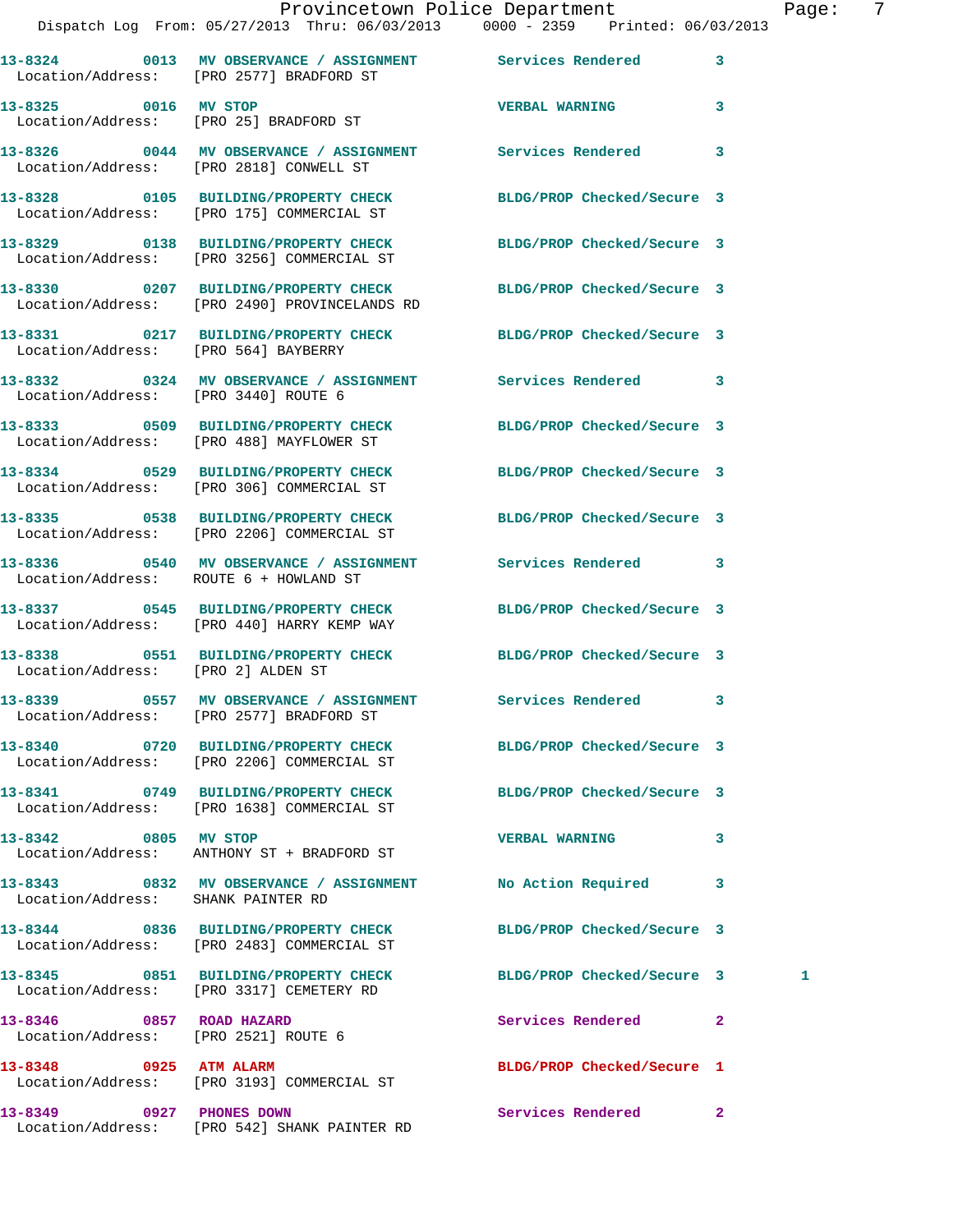Dispatch Log From: 05/27/2013 Thru: 06/03/2013 0000 - 2359 Printed: 06/03/2013

**13-8352 0930 STREET SWEEP TOWS Vehicle Towed 2 1**  Location/Address: [PRO 320] COMMERCIAL ST **13-8351 0954 ALARM - TRURO PD Taken/Referred to Other 1**  Location/Address: [PRO 2754] ROUTE 6 **13-8347 1000 ALARM - FIRE False Alarm 1**  Location/Address: SHANKPAINTER RD **13-8355 1021 REASSURANCE CHECK Services Rendered 3**  Location/Address: [PRO 3632] COMMERCIAL ST **13-8350 1110 911 PHONE MISDIAL Services Rendered 1**  Location/Address: [PRO 344] COMMERCIAL ST 13-8353 1135 PSAP TEST CALL No Action Required 1 Location/Address: [PRO 3222] ALDEN ST **13-8354 1153 MV VS PEDESTRIAN/PAST No Action Required 1**  Location/Address: [PRO 146] COMMERCIAL ST **13-8356 1224 FLIGHT COVERAGE Services Rendered 2**  Location/Address: [PRO 516] RACE POINT RD **13-8357 1247 SUSPICIOUS ACTIVITY SPOKEN TO 2**  Location/Address: [PRO 2520] PRINCE ST **13-8360 1334 MV ACCIDENT/MINOR Services Rendered 1**  Location/Address: [PRO 44] BRADFORD ST Refer To Accident: 13-22-AC **13-8361 1402 DEAD SEAL Services Rendered 2**  Location/Address: [PRO 3259] MACMILLAN WHARF **13-8362 1405 MV OBSERVANCE / ASSIGNMENT Services Rendered 3**  Location/Address: [PRO 2519] ROUTE 6 **13-8363 1409 MV STOP VERBAL WARNING 3**  Location/Address: [PRO 2319] SHANK PAINTER RD **13-8364 1517 ASSIST CITIZEN Services Rendered 3**  Location/Address: [PRO 542] SHANK PAINTER RD 13-8365 1523 PARK, WALK & TALK 1988 Services Rendered 2 Location: [PRO 3431] LOPES SQUARE **13-8368 1634 EIDER DUCK ON BEACH Could Not Locate 2**  Location/Address: KENDALL LN + COMMERCIAL ST **13-8366 1708 MV STOP VERBAL WARNING 3**  Location/Address: [PRO 2207] SHANK PAINTER RD 13-8367 1710 MV STOP **18 CONTROL 13-8367** No Action Required 3 Location/Address: [PRO 2521] ROUTE 6 **13-8369 1732 SERVICE CALL Services Rendered 3**  Location/Address: CONWELL ST + BRADFORD ST 13-8370 1735 COMPLAINT Services Rendered 3 Location/Address: COMMERCIAL ST 13-8371 1755 PARK, WALK & TALK **Services Rendered** 2 Location: [PRO 3431] LOPES SQUARE 13-8373 1921 PARK, WALK & TALK **Services Rendered** 2 Location: [PRO 3431] LOPES SQUARE **13-8374 1925 BUILDING/PROPERTY CHECK BLDG/PROP Checked/Secure 3**  Location/Address: [PRO 42] BRADFORD ST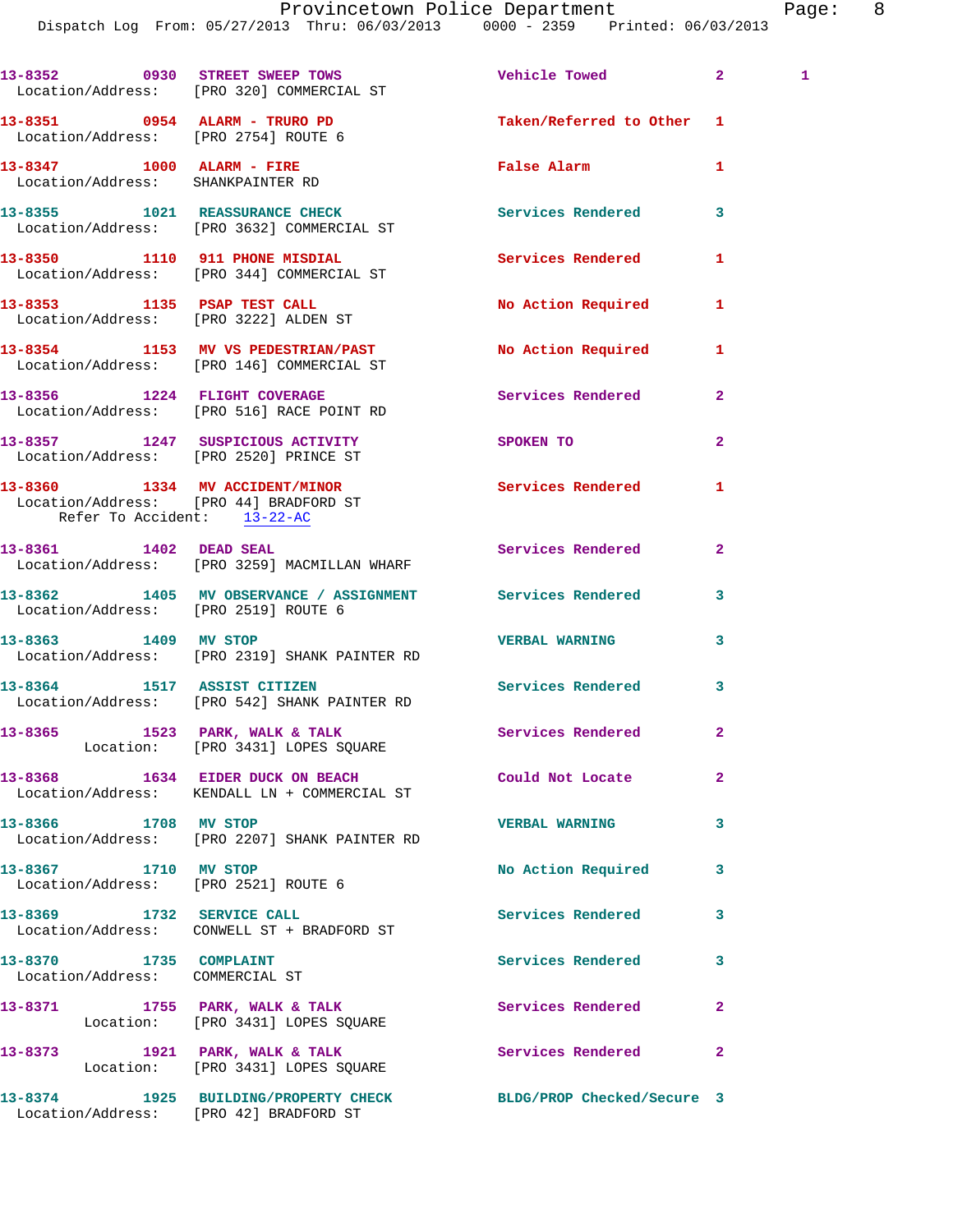|                                                                                |  | Provincetown Police Department |  |  | Paqe: |  |
|--------------------------------------------------------------------------------|--|--------------------------------|--|--|-------|--|
| Dispatch Log From: 05/27/2013 Thru: 06/03/2013 0000 - 2359 Printed: 06/03/2013 |  |                                |  |  |       |  |

| 13-8375 1936 MV COMPLAINT                                    | Location/Address: WINTHROP PL + COMMERCIAL ST                                                                 | Services Rendered 2        |                         |
|--------------------------------------------------------------|---------------------------------------------------------------------------------------------------------------|----------------------------|-------------------------|
| 13-8376 2010 MV STOP                                         | Location: [PRO 3431] LOPES SQUARE                                                                             | <b>VERBAL WARNING</b>      | $\overline{\mathbf{3}}$ |
|                                                              | 13-8377 2018 BUILDING/PROPERTY CHECK<br>Location/Address: [PRO 530] SHANKPAINTER RD                           | BLDG/PROP Checked/Secure 3 |                         |
|                                                              | 13-8378 2023 MEDICAL EMERGENCY<br>Location/Address: [PRO 3471] BRADFORD ST EXT                                | Transported to Hospital 1  |                         |
|                                                              | 13-8379 2032 FOUND BACKPACK<br>Location/Address: [PRO 196] COMMERCIAL ST                                      | Services Rendered 3        |                         |
|                                                              | 13-8380 2038 MV STOP<br>Location/Address: BRADFORD ST + STANDISH ST                                           | <b>VERBAL WARNING</b>      | 3                       |
| 13-8381 2052 NOISE COMPLAINT                                 | Location/Address: [PRO 312] COMMERCIAL ST                                                                     | <b>Services Rendered</b>   | 3                       |
| 13-8382 2100 MV STOP                                         | Location/Address: [PRO 2577] BRADFORD ST                                                                      | <b>VERBAL WARNING</b>      | 3                       |
|                                                              | 13-8383 2111 PARK, WALK & TALK<br>Location: [PRO 3431] LOPES SQUARE                                           | <b>Services Rendered</b>   | $\mathbf{2}$            |
| Location/Address: [PRO 3440] ROUTE 6                         | 13-8384 2143 MV OBSERVANCE / ASSIGNMENT Services Rendered                                                     |                            | 3                       |
| 13-8385 2144 MV STOP<br>Location/Address: [PRO 2521] ROUTE 6 |                                                                                                               | No Action Required         | 3                       |
| 13-8386 2214 MV STOP<br>Location/Address: [PRO 2521] ROUTE 6 |                                                                                                               | No Action Required         | 3                       |
| Location/Address: [PRO 3440] ROUTE 6                         | 13-8387 2218 MV OBSERVANCE / ASSIGNMENT Services Rendered                                                     |                            | 3                       |
| 13-8393 2222 MV DISABLED                                     | Location/Address: [PRO 602] STANDISH ST                                                                       | Services Rendered 2        |                         |
| 13-8388 2234 MV STOP<br>Location/Address: [PRO 2518] ROUTE 6 |                                                                                                               | <b>VERBAL WARNING</b>      | 3                       |
| 13-8389 2245 MV STOP                                         | Location/Address: BRADFORD ST + STANDISH ST                                                                   | <b>VERBAL WARNING</b>      | 3                       |
|                                                              | 13-8390 2247 BUILDING/PROPERTY CHECK BLDG/PROP Checked/Secure 3<br>Location/Address: [PRO 440] HARRY KEMP WAY |                            |                         |
|                                                              | 13-8391 2253 BUILDING/PROPERTY CHECK<br>Location/Address: [PRO 391] COMMERCIAL ST                             | BLDG/PROP Checked/Secure 3 |                         |
|                                                              | 13-8392 2256 BUILDING/PROPERTY CHECK<br>Location/Address: [PRO 391] COMMERCIAL ST                             | <b>Services Rendered</b>   | 3                       |
| 13-8394<br>2300 MV STOP                                      | Location/Address: BRADFORD ST + STANDISH ST                                                                   | <b>VERBAL WARNING</b>      | 3                       |
| 13-8395 2301 MV STOP                                         | Location/Address: [PRO 2391] BRADFORD ST                                                                      | <b>VERBAL WARNING</b>      | 3                       |
| 13-8396 2315 MV STOP                                         | Location/Address: BRADFORD ST + WASHINGTON AVE                                                                | <b>VERBAL WARNING</b>      | 3                       |
| 13-8397 2327 GENERAL INFO                                    |                                                                                                               | <b>Services Rendered</b>   | 3                       |
| 2344 MV STOP<br>13-8398                                      | Location/Address: [PRO 526] RYDER ST EXT                                                                      | <b>VERBAL WARNING</b>      | 3                       |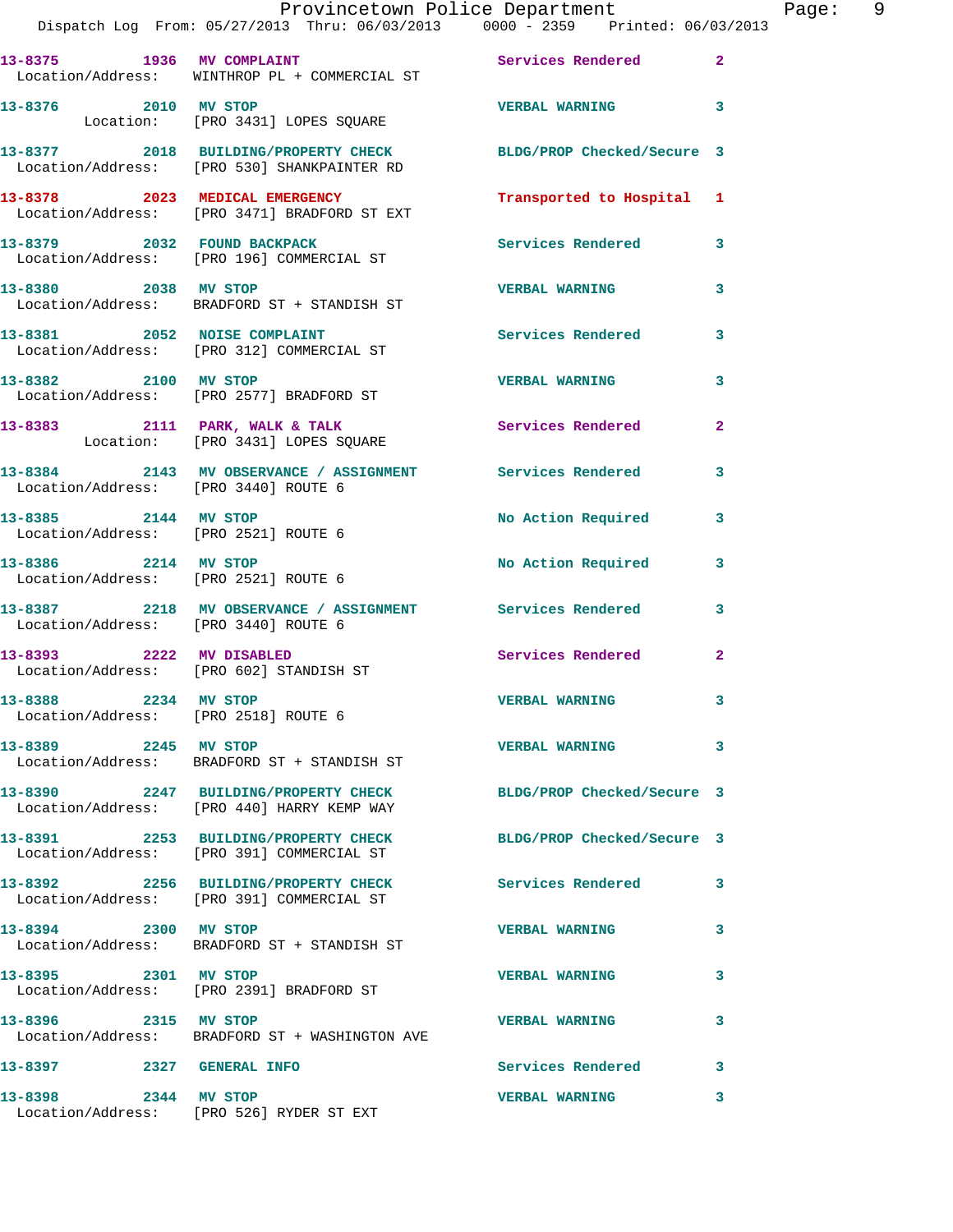|                                         | Dispatch Log From: 05/27/2013 Thru: 06/03/2013 0000 - 2359 Printed: 06/03/2013                                  | Provincetown Police Department |              | Page: 10 |  |
|-----------------------------------------|-----------------------------------------------------------------------------------------------------------------|--------------------------------|--------------|----------|--|
|                                         | 13-8399 2349 BUILDING/PROPERTY CHECK Services Rendered 3<br>Location/Address: [PRO 2483] COMMERCIAL ST          |                                |              |          |  |
| Location/Address: [PRO 2543] MACMILLAN  | 13-8400 2351 BUILDING/PROPERTY CHECK BLDG/PROP Checked/Secure 3                                                 |                                |              |          |  |
| For Date: $05/30/2013$ - Thursday       |                                                                                                                 |                                |              |          |  |
| Location/Address: [PRO 595] BRADFORD ST | 13-8401 0001 MV OBSERVANCE / ASSIGNMENT Services Rendered 3                                                     |                                |              |          |  |
| 13-8402 0017 MV STOP                    | Location/Address: [PRO 58] BRADFORD ST                                                                          | <b>VERBAL WARNING</b>          | 3            |          |  |
| 13-8403 0126 MV STOP                    | Location/Address: BRADFORD ST + PRISCILLA ALDEN RD                                                              | <b>VERBAL WARNING</b>          | 3            |          |  |
|                                         | 13-8404 0129 PARK, WALK & TALK<br>Location: [PRO 3431] LOPES SQUARE                                             | Services Rendered              | $\mathbf{2}$ |          |  |
|                                         | 13-8405 0137 LOBBY TRAFFIC<br>Location/Address: [PRO 542] SHANK PAINTER RD                                      | Services Rendered 2            |              | 24       |  |
|                                         | 13-8406  0150 BUILDING/PROPERTY CHECK BLDG/PROP Checked/Secure 3<br>Location/Address: [PRO 306] COMMERCIAL ST   |                                |              |          |  |
| Refer To $P/C:$ $\frac{13-78-AR}{1}$    | 13-8407 0153 MEDICAL EMERGENCY<br>Location/Address: [PRO 2385] COMMERCIAL ST<br>Refer To P/C: 13-79-AR          | Arrest(s) Made 1               |              |          |  |
|                                         | 13-8408 0305 MEDICAL EMERGENCY<br>Location/Address: [PRO 542] SHANK PAINTER RD                                  | Transported to Hospital 1      |              |          |  |
|                                         | 13-8409 0314 COMPLAINT<br>Location/Address: [PRO 2543] MACMILLAN WHARF                                          | Services Rendered 3            |              |          |  |
|                                         | 13-8410 0411 BUILDING/PROPERTY CHECK<br>Location/Address: [PRO 3256] COMMERCIAL ST                              | BLDG/PROP Checked/Secure 3     |              |          |  |
|                                         | 13-8411 0412 BUILDING/PROPERTY CHECK BLDG/PROP Checked/Secure 3<br>Location/Address: [PRO 2898] JEROME SMITH RD |                                |              |          |  |
| Location/Address: [PRO 564] BAYBERRY    | 13-8412 0515 BUILDING/PROPERTY CHECK Services Rendered 3                                                        |                                |              |          |  |
|                                         | 13-8413 0523 BUILDING/PROPERTY CHECK BLDG/PROP Checked/Secure 3<br>Location/Address: [PRO 1778] SHANKPAINTER RD |                                |              |          |  |
| Location/Address: [PRO 425] COURT ST    | 13-8414 0553 SPEED DOLLY ASSIGNMENT Services Rendered 3                                                         |                                |              |          |  |
| Location/Address: [PRO 3287] ROUTE 6    | 13-8415 0742 BUILDING/PROPERTY CHECK BLDG/PROP Checked/Secure 3                                                 |                                |              |          |  |
| 13-8416 0743 MV TOW                     | Location/Address: [PRO 1560] CONANT ST                                                                          | Vehicle Towed 2                |              |          |  |
|                                         | 13-8417 0754 BUILDING/PROPERTY CHECK BLDG/PROP Checked/Secure 3<br>Location/Address: [PRO 2206] COMMERCIAL ST   |                                |              |          |  |
| 13-8418 0823 DECEASED FOX               | Location/Address: [PRO 919] FORTUNA RD                                                                          | Services Rendered 2            |              |          |  |
| Location: ROUTE 6 INBOUND               | 13-8419 0910 MV OBSERVANCE / ASSIGNMENT No Action Required 3                                                    |                                |              |          |  |
| 13-8420 0911 MV STOP                    | Location/Address: ROUTE 6 + HOWLAND ST                                                                          | No Action Required 3           |              |          |  |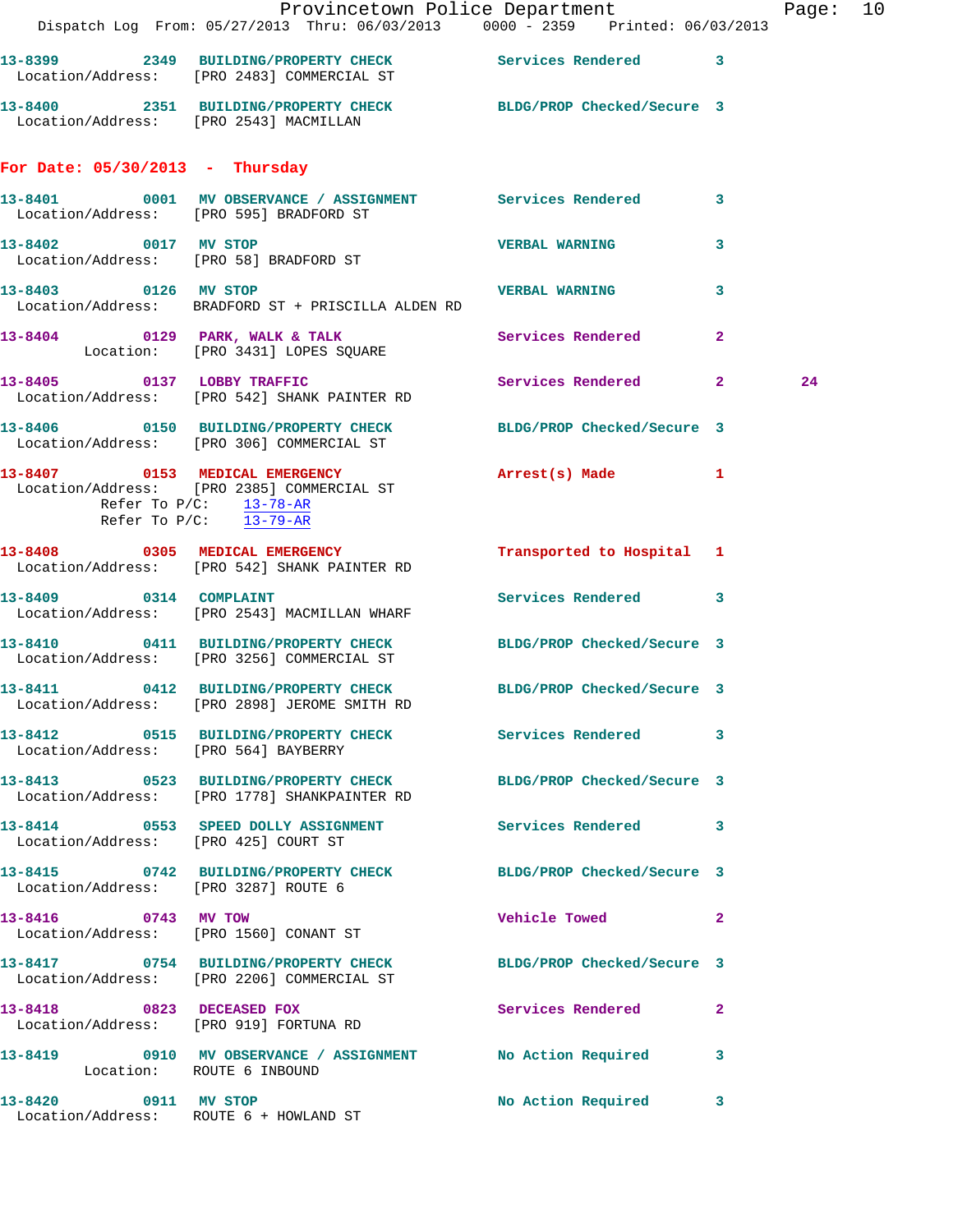|                                                                | Dispatch Log From: 05/27/2013 Thru: 06/03/2013 0000 - 2359 Printed: 06/03/2013                              | Provincetown Police Department | Page: 11       |
|----------------------------------------------------------------|-------------------------------------------------------------------------------------------------------------|--------------------------------|----------------|
|                                                                |                                                                                                             |                                |                |
|                                                                | 13-8421 0924 911 GENERAL<br>Location/Address: [PRO 440] HARRY KEMP WAY                                      | SPOKEN TO                      | $\mathbf{1}$   |
|                                                                | 13-8422 0936 BUILDING/PROPERTY CHECK BLDG/PROP Checked/Secure 3<br>Location/Address: [PRO 2577] BRADFORD ST |                                |                |
|                                                                | 13-8423 0937 BUILDING/PROPERTY CHECK BLDG/PROP Checked/Secure 3<br>Location/Address: [PRO 3317] CEMETERY RD |                                |                |
|                                                                | 13-8424 0938 BUILDING/PROPERTY CHECK BLDG/PROP Checked/Secure 3<br>Location/Address: [PRO 3318] CEMETERY RD |                                |                |
|                                                                | 13-8425 0939 BUILDING/PROPERTY CHECK<br>Location/Address: [PRO 2577] BRADFORD ST                            | BLDG/PROP Checked/Secure 3     |                |
| Refer To Accident: 13-23-AC                                    | 13-8426 1022 MV HIT & RUN<br>Location/Address: [PRO 2391] BRADFORD ST                                       | Investigated                   | $\overline{a}$ |
| Location/Address: COMMERCIAL ST                                | 13-8427 1040 STREET SWEEP TOWS THE Vehicle Towed                                                            |                                | 3              |
|                                                                | 13-8428 1050 ALARM - GENERAL<br>Location/Address: [PRO 2945] COMMERCIAL ST                                  | <b>SPOKEN TO</b>               | 1              |
|                                                                | 13-8429 1218 NEIGHBOR COMPLAINT SPOKEN TO<br>Location/Address: [PRO 310] COMMERCIAL ST                      |                                | 3              |
|                                                                | 13-8431 1427 NO TRESPASS ORDER<br>Location/Address: [PRO 433] RYDER ST EXT                                  | Services Rendered              | $\mathbf{2}$   |
|                                                                | 13-8432 1446 MINOR MV ACCIDENT<br>Location/Address: [PRO 2520] PRINCE ST                                    | Services Rendered              | 1              |
| 13-8433 1457 HAZARDS<br>Location/Address: CONWELL ST + ROUTE 6 |                                                                                                             | <b>GONE ON ARRIVAL</b>         | $\mathbf{2}$   |
| 13-8434 1527 LOBBY TRAFFIC                                     |                                                                                                             | <b>Services Rendered</b>       | 3              |
|                                                                | 13-8435 1634 911 ABANDONED<br>Location/Address: [PRO 440] HARRY KEMP WAY                                    | <b>Services Rendered</b>       | 1              |
| Location/Address: [PRO 2513] ROUTE 6                           | 13-8436 1644 MV OBSERVANCE / ASSIGNMENT                                                                     | Services Rendered              | 3              |
|                                                                | 13-8441 1645 FOUND WALLET/CLAIMED No Action Required<br>Location/Address: [PRO 2386] NELSON AVE             |                                | 3              |
| 13-8437 1650 MV STOP                                           | Location/Address: [PRO 1848] COMMERCIAL ST                                                                  | <b>VERBAL WARNING</b>          | 3              |
| Location/Address: CONWELL ST                                   | 13-8439 1717 MEDICAL EMERGENCY                                                                              | <b>Services Rendered</b>       | 1              |
|                                                                | 13-8440 1724 LOST BLACK WALLET<br>Location/Address: [PRO 2564] COMMERCIAL ST                                | No Action Required             | 3              |
|                                                                | 13-8442 1808 MV STOP<br>Location/Address: [PRO 3041] SHANK PAINTER RD                                       | Citation/Warning Issued 3      |                |
|                                                                | 13-8443 1843 PARK, WALK & TALK<br>Location/Address: [PRO 105] COMMERCIAL ST                                 | Services Rendered              | $\mathbf{2}$   |
| 13-8444 1857 MV STOP<br>Location/Address: ROUTE 6              |                                                                                                             | <b>VERBAL WARNING</b>          | 3              |
| 13-8445 1905 MV STOP<br>Location/Address: ROUTE 6              |                                                                                                             | <b>VERBAL WARNING</b>          | 3              |
|                                                                | 13-8446 1908 MV COMPLAINT<br>Location/Address: [PRO 829] COMMERCIAL ST                                      | Services Rendered              | 2              |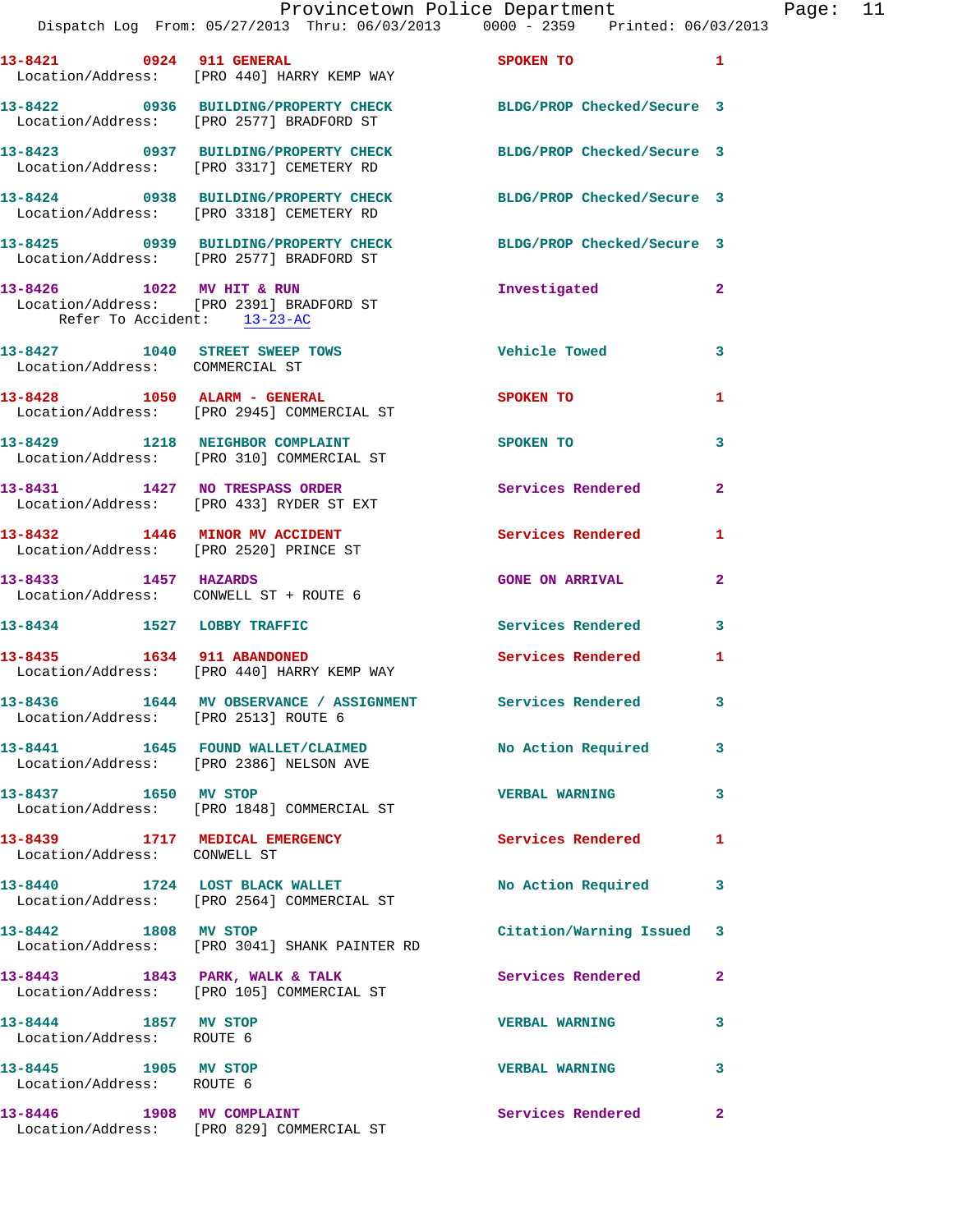|                                                                 | 13-8447 1936 BUILDING/PROPERTY CHECK BLDG/PROP Checked/Secure 3<br>Location/Address: [PRO 2206] COMMERCIAL ST   |                            |                |    |
|-----------------------------------------------------------------|-----------------------------------------------------------------------------------------------------------------|----------------------------|----------------|----|
| Refer To Accident: 13-24-AC                                     | 13-8448 1942 MEDICAL EMERGENCY<br>Location/Address: RYDER ST + COMMERCIAL ST                                    | Services Rendered 1        |                |    |
| Location: [TRU] TRURO                                           | 13-8449 2009 ASSIST AGENCY / MUTUAL AID No Action Required 3                                                    |                            |                |    |
| 13-8450 2020 TRESPASS ORDER<br>Location/Address: [TRU] SHORE RD |                                                                                                                 | <b>SPOKEN TO</b>           | $\overline{2}$ |    |
| Location/Address: [PRO 512] PRINCE ST                           | 13-8451 2038 BUILDING/PROPERTY CHECK BLDG/PROP Checked/Secure 3                                                 |                            |                |    |
| 13-8452 2043 MV STOP<br>Location/Address: ROUTE 6               |                                                                                                                 | VERBAL WARNING 3           |                |    |
|                                                                 | 13-8453 2053 MV STOP<br>Location/Address: DYER ST + BRADFORD ST                                                 | <b>VERBAL WARNING</b>      | 3              |    |
| 13-8454 2055 MV STOP                                            | Location/Address: [PRO 83] CENTER ST                                                                            | <b>VERBAL WARNING</b>      | 3              |    |
|                                                                 | 13-8455 2100 ALARM - GENERAL<br>Location/Address: [PRO 1778] SHANK PAINTER RD                                   | False Alarm                | 1              |    |
|                                                                 | 13-8456 2137 SPEED DOLLY ASSIGNMENT No Action Required 3<br>Location/Address: [PRO 542] SHANK PAINTER RD        |                            |                |    |
|                                                                 | 13-8457 2155 BUILDING/PROPERTY CHECK BLDG/PROP Checked/Secure 3<br>Location/Address: [PRO 16] BRADFORD ST       |                            |                |    |
|                                                                 | 13-8459 2208 COMPLAINT - STREET PERFORMERS SPOKEN TO<br>Location/Address: [PRO 191] COMMERCIAL ST               |                            | 3              |    |
| 13-8458 2210 MV STOP                                            | Location/Address: [PRO 94] BRADFORD ST                                                                          | <b>VERBAL WARNING</b>      | 3              |    |
| Location/Address: [TRU] HARRY KEMP WAY                          | 13-8460 2303 ASSIST AGENCY / MUTUAL AID No Action Required                                                      |                            | 3              |    |
| 13-8461 2317 MV STOP                                            | Location/Address: CENTER ST + BRADFORD ST                                                                       | <b>VERBAL WARNING</b> 3    |                |    |
| Location/Address: [PRO 2] ALDEN ST                              | 13-8462 2327 BUILDING/PROPERTY CHECK BLDG/PROP Checked/Secure 3                                                 |                            |                |    |
|                                                                 | 13-8463 2333 MV OBSERVANCE / ASSIGNMENT No Action Required<br>Location/Address: RYDER ST + BRADFORD ST          |                            | 3              |    |
| For Date: $05/31/2013$ - Friday                                 |                                                                                                                 |                            |                |    |
|                                                                 | 13-8465 0029 LOBBY TRAFFIC<br>Location/Address: [PRO 542] SHANK PAINTER RD                                      | Services Rendered          | $\mathbf{2}$   | 21 |
|                                                                 | 13-8466   0113 MV OBSERVANCE / ASSIGNMENT   No Action Required<br>Location/Address: CONWELL ST + HARRY KEMP WAY |                            | 3              |    |
| Location/Address: [PRO 94] BRADFORD ST                          |                                                                                                                 |                            | 3              |    |
| 13-8468                                                         | 0158 BUILDING/PROPERTY CHECK                                                                                    | BLDG/PROP Checked/Secure 3 |                |    |

Location/Address: [PRO 564] BAYBERRY

**13-8469 0201 BUILDING/PROPERTY CHECK BLDG/PROP Checked/Secure 3**  Location/Address: [PRO 545] SHANK PAINTER RD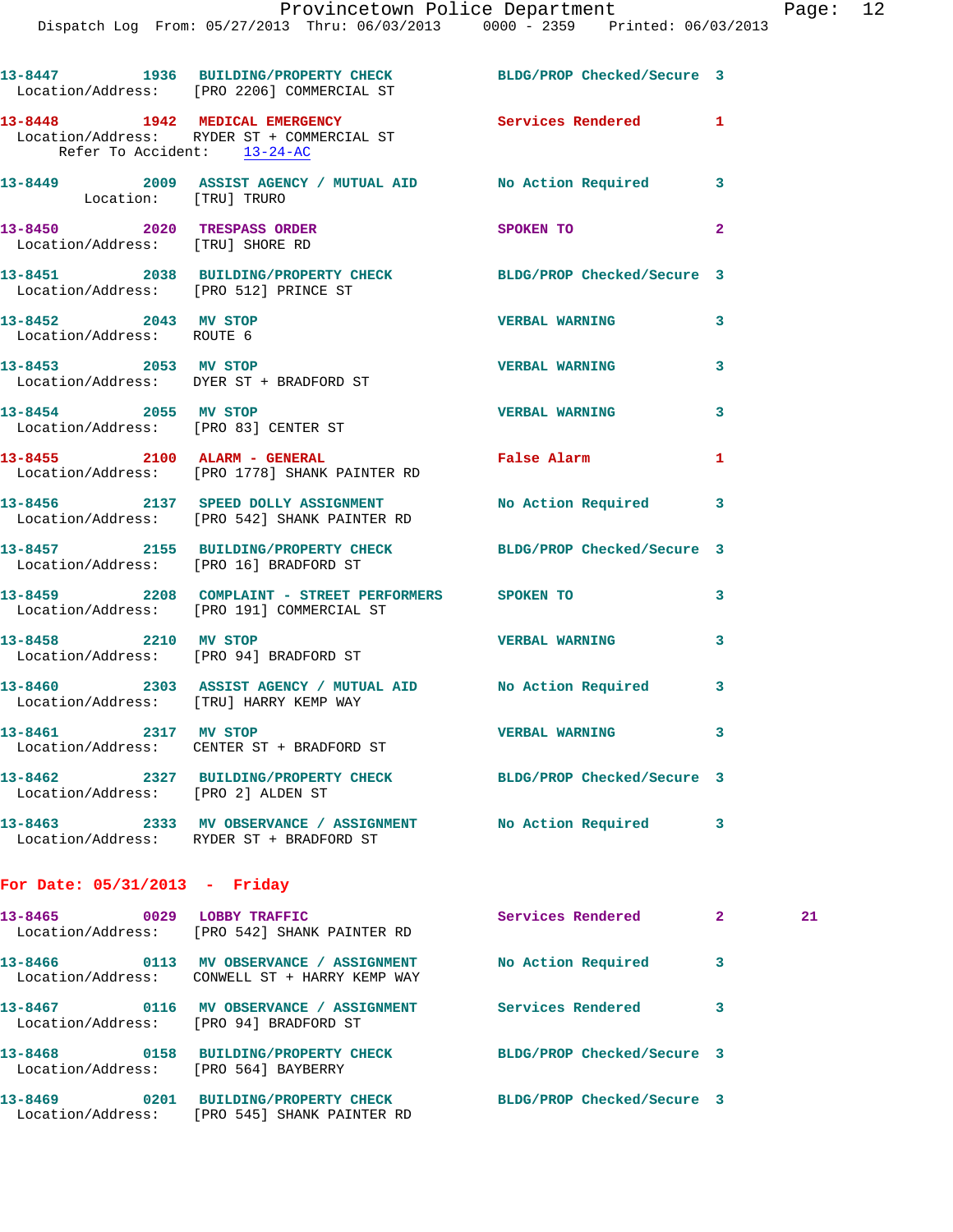|                                                                                                  | Provincetown Police Department<br>Dispatch Log From: 05/27/2013 Thru: 06/03/2013   0000 - 2359   Printed: 06/03/2013 |                           |                |
|--------------------------------------------------------------------------------------------------|----------------------------------------------------------------------------------------------------------------------|---------------------------|----------------|
|                                                                                                  | 13-8470 0501 BUILDING/PROPERTY CHECK BLDG/PROP Checked/Secure 3<br>Location/Address: [PRO 530] SHANKPAINTER RD       |                           |                |
|                                                                                                  | 13-8471 0523 MV OBSERVANCE / ASSIGNMENT Services Rendered<br>Location/Address: [PRO 2952] SHANKPAINTER RD            |                           | 3              |
|                                                                                                  | 13-8472 0633 SPEED DOLLY DEPLOYED<br>Location/Address: [PRO 1886] BRADFORD ST                                        | <b>No Action Required</b> | 3              |
|                                                                                                  | 13-8473 0657 HARBORMASTER ON/OFF DUTY Services Rendered<br>Location/Address: [PRO 2543] MACMILLAN WHARF              |                           | $\overline{a}$ |
| Location/Address: [PRO 1005] NELSON AVE                                                          | 13-8474 0714 MV COMPLAINT                                                                                            | Services Rendered         | $\overline{a}$ |
| 13-8475 0736 MV COMPLAINT<br>Location/Address: CONANT ST                                         |                                                                                                                      | Vehicle Towed             | $\overline{a}$ |
| Location/Address: [PRO 3287] ROUTE 6                                                             | 13-8476 0759 BUILDING/PROPERTY CHECK BLDG/PROP Checked/Secure 3                                                      |                           |                |
| 13-8477 0815 LOST IPHONE                                                                         | Location/Address: [PRO 2543] MACMILLAN WHARF                                                                         | Services Rendered         | 3              |
|                                                                                                  | 13-8478 0820 BUILDING/PROPERTY CHECK BLDG/PROP Checked/Secure 3<br>Location/Address: [PRO 2577] BRADFORD ST          |                           |                |
| 13-8481 0847 MV COMPLAINT<br>Location/Address: ROUTE 6 + SNAIL RD<br>Refer To Accident: 13-25-AC |                                                                                                                      | <b>VERBAL WARNING</b>     | $\overline{2}$ |
|                                                                                                  | Location/Address: [PRO 1067] PLEASANT ST                                                                             |                           | 3              |
| Location/Address: ROUTE 6 + SNAIL RD                                                             |                                                                                                                      |                           | 3              |
|                                                                                                  | 13-8483 0948 BUILDING/PROPERTY CHECK BLDG/PROP Checked/Secure 3<br>Location/Address: [PRO 3317] CEMETERY RD          |                           |                |
|                                                                                                  | 13-8484 0948 BUILDING/PROPERTY CHECK BLDG/PROP Checked/Secure 3<br>Location/Address: [PRO 3318] CEMETERY RD          |                           |                |
| 13-8485 0952 FOLLOW UP                                                                           | Location/Address: [PRO 105] COMMERCIAL ST                                                                            | Services Rendered         | 2              |
|                                                                                                  | 13-8486 1004 PARKING COMPLAINT / GENERAL Services Rendered<br>Location/Address: NICKERSON ST + BRADFORD ST           |                           | 3              |
| $13-8488$ 1047 ALARM - GENERAL<br>Location/Address: [PRO 3222] ALDEN ST                          |                                                                                                                      | Services Rendered         | 1              |
| 13-8489 1057 RACCOON CALL                                                                        | Location/Address: [PRO 109] COMMERCIAL ST                                                                            | Services Rendered         | 2              |
|                                                                                                  | 13-8490 1119 LOST AMEX CARD<br>Location/Address: [PRO 542] SHANK PAINTER RD                                          | <b>Services Rendered</b>  | 3              |
| 13-8491 1137 MEDICAL EMERGENCY<br>Location/Address: [PRO 606] CONWELL ST                         |                                                                                                                      | Transported to Hospital   | 1              |
| 13-8492 1212 DOG PARK CLOSURE<br>Location/Address: [PRO 3287] ROUTE 6                            |                                                                                                                      | Services Rendered         | $\mathbf{2}$   |
|                                                                                                  | 13-8493 1228 MEDICAL EMERGENCY<br>Location/Address: [PRO 483] MACMILLAN WHARF                                        | Transported to Hospital   | 1              |
|                                                                                                  | 13-8494 1258 PARKING COMPLAINT / GENERAL Services Rendered<br>Location/Address: [PRO 1909] COMMERCIAL ST             |                           | 3              |

**13-8495 1306 BUILDING/PROPERTY CHECK BLDG/PROP Checked/Secure 3** 

Page:  $13$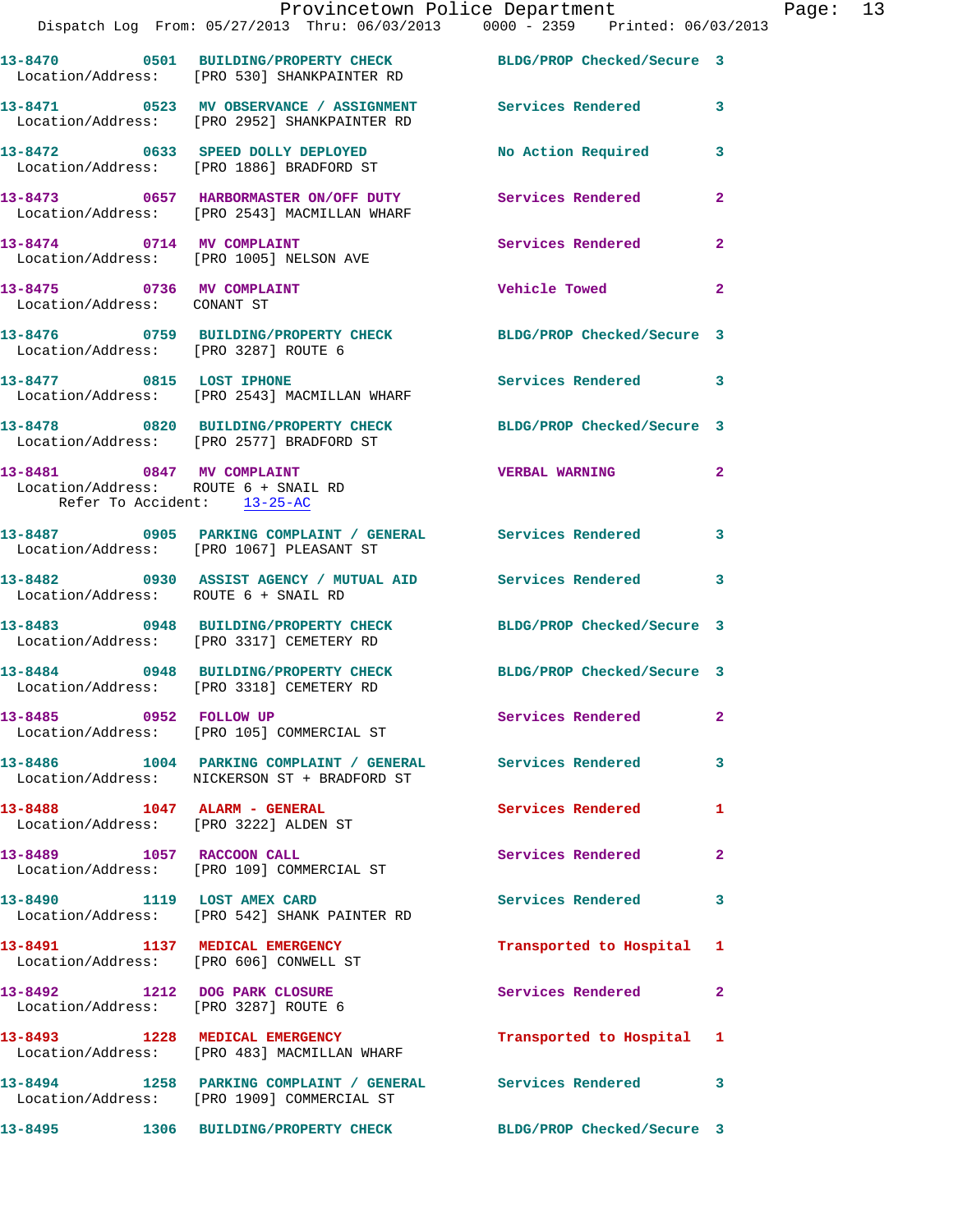|                                                              | Provincetown Police Department<br>Dispatch Log From: 05/27/2013 Thru: 06/03/2013 0000 - 2359 Printed: 06/03/2013 |                           |                         | Page: 14 |  |
|--------------------------------------------------------------|------------------------------------------------------------------------------------------------------------------|---------------------------|-------------------------|----------|--|
| Location/Address: [PRO 571] ALDEN ST                         |                                                                                                                  |                           |                         |          |  |
|                                                              | 13-8496 1331 HARASSMENT<br>Location/Address: [PRO 3727] COMMERCIAL ST                                            | Services Rendered 2       |                         |          |  |
|                                                              | 13-8497 1345 FOUND PURSE/RETURNED Services Rendered 3<br>Location/Address: [PRO 3296] SHANK PAINTER RD           |                           |                         |          |  |
|                                                              | 13-8498 1350 PARKING COMPLAINT / GENERAL Citation/Warning Issued 3<br>Location/Address: [PRO 1434] STANDISH ST   |                           |                         |          |  |
|                                                              | 13-8499 1400 B & E BURGLARY/PAST OCURRED Services Rendered 2<br>Location/Address: [PRO 1504] BRADFORD ST         |                           |                         |          |  |
|                                                              | 13-8500 1437 DOG IN M/V<br>Location/Address: [PRO 106] COMMERCIAL ST                                             | <b>GONE ON ARRIVAL</b>    | $\mathbf{2}$            |          |  |
|                                                              | 13-8501 1445 ANIMAL CALL<br>Location/Address: [PRO 3296] SHANK PAINTER RD                                        | <b>GONE ON ARRIVAL</b>    | $\mathbf{2}$            |          |  |
| Refer To Arrest: 13-82-AR                                    | 13-8502 1543 ARREST OP. AFTER SUSP. (arrest(s) Made<br>Location/Address: [PRO 542] SHANK PAINTER RD              |                           | $\mathbf{3}$            |          |  |
|                                                              | 13-8503 1556 MEDICAL EMERGENCY<br>Location/Address: [PRO 1952] COMMERCIAL ST                                     | Transported to Hospital 1 |                         |          |  |
|                                                              | 13-8505 1701 LOST/FOUND PROPERTY Services Rendered 3<br>Location: [PRO 3431] LOPES SQUARE                        |                           |                         |          |  |
|                                                              | 13-8506 1835 PARKING COMPLAINT / GENERAL Citation/Warning Issued 3<br>Location/Address: [PRO 2375] CONANT ST     |                           |                         |          |  |
|                                                              | 13-8507 1850 MEDICAL EMERGENCY<br>Location/Address: [PRO 46] BRADFORD ST                                         | Transported to Hospital 1 |                         |          |  |
|                                                              | 13-8508 1920 BIKE GENERAL<br>Location/Address: [PRO 979] MASONIC PL                                              | Services Rendered 2       |                         |          |  |
|                                                              | 13-8509 1939 BUILDING/PROPERTY CHECK BLDG/PROP Checked/Secure 3<br>Location/Address: [PRO 3317] CEMETERY RD      |                           |                         |          |  |
| 13-8510 1945 MV STOP<br>Location/Address: [PRO 2513] ROUTE 6 |                                                                                                                  | <b>VERBAL WARNING</b>     | 3                       |          |  |
| 13-8511 1959 MV STOP                                         | Location/Address: [PRO 16] BRADFORD ST                                                                           | <b>VERBAL WARNING</b>     | 3                       |          |  |
| 13-8512 2041 MV STOP                                         | Location/Address: BRADFORD ST + PEARL ST                                                                         | <b>VERBAL WARNING</b>     | $\mathbf{3}$            |          |  |
|                                                              | 13-8513 2052 PARK, WALK & TALK<br>Location/Address: [PRO 175] COMMERCIAL ST                                      | Services Rendered 2       |                         |          |  |
|                                                              | 13-8514 2107 PARK, WALK & TALK<br>Location/Address: [PRO 3430] COMMERCIAL ST                                     | Services Rendered         | $\mathbf{2}$            |          |  |
| Location/Address: [PRO 3431] ROUTE 6                         | 13-8515 2117 ASSIST AGENCY / MUTUAL AID Services Rendered 3                                                      |                           |                         |          |  |
| 13-8516 2118 MV STOP<br>Location/Address: [PRO 2513] ROUTE 6 |                                                                                                                  | Services Rendered         | $\mathbf{3}$            |          |  |
|                                                              | 13-8517 2133 ASSIST AGENCY / MUTUAL AID Services Rendered 3<br>Location/Address: [PRO 399] COMMERCIAL ST         |                           |                         |          |  |
|                                                              | 13-8518 2151 ANIMAL CALL<br>Location/Address: PROVINCELANDS RD + BRADFORD ST EXT                                 | Services Rendered 2       |                         |          |  |
| 13-8519 2242 ANIMAL CALL                                     |                                                                                                                  | SPOKEN TO                 | $\overline{\mathbf{2}}$ |          |  |

Location/Address: [PRO 2213] POINT ST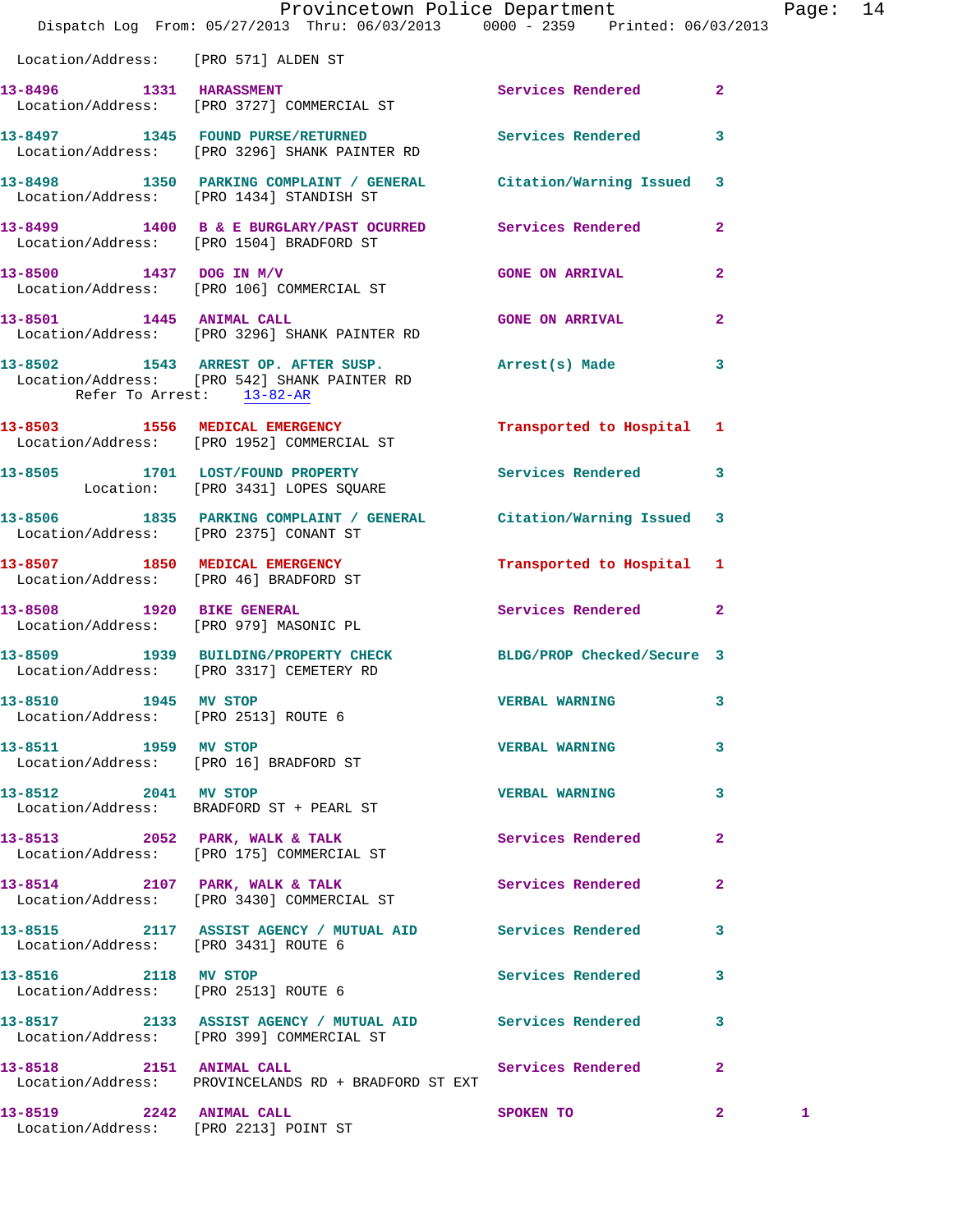Dispatch Log From: 05/27/2013 Thru: 06/03/2013 0000 - 2359 Printed: 06/03/2013

| 13-8520 2302 MV STOP                                           |                                                                                                                                                                                                                              | <b>VERBAL WARNING</b> | 3                       |
|----------------------------------------------------------------|------------------------------------------------------------------------------------------------------------------------------------------------------------------------------------------------------------------------------|-----------------------|-------------------------|
| 13-8522 2319 MV STOP                                           | Location/Address: [PRO 74] BRADFORD ST EXT                                                                                                                                                                                   | <b>VERBAL WARNING</b> | 3                       |
| 13-8523 2333 MV STOP<br>Location/Address: BRADFORD ST          |                                                                                                                                                                                                                              | <b>VERBAL WARNING</b> | 3                       |
| Location/Address: [PRO 2] ALDEN ST                             | 13-8525 2350 BUILDING/PROPERTY CHECK BLDG/PROP Checked/Secure 3                                                                                                                                                              |                       |                         |
|                                                                | 13-8526 2355 BUILDING/PROPERTY CHECK BLDG/PROP Checked/Secure 3<br>Location/Address: [PRO 2898] JEROME SMITH RD                                                                                                              |                       |                         |
| For Date: $06/01/2013$ - Saturday                              |                                                                                                                                                                                                                              |                       |                         |
| 13-8527 0005 MV STOP                                           | Location/Address: [PRO 68] PROVINCELANDS RD                                                                                                                                                                                  | No Action Required    | 3                       |
|                                                                | $13-8528$ 0007 LOBBY TRAFFIC<br>Location/Address: [PRO 542] SHANK PAINTER RD                                                                                                                                                 | Services Rendered     | $\overline{2}$          |
|                                                                | 13-8529 0020 MV OBSERVANCE / ASSIGNMENT Services Rendered<br>Location/Address: BRADFORD ST + RYDER ST                                                                                                                        |                       | $\overline{\mathbf{3}}$ |
| 13-8530 0022 MV STOP<br>Location/Address: [PRO 30] BRADFORD ST |                                                                                                                                                                                                                              | <b>VERBAL WARNING</b> | 3                       |
|                                                                | $12.0521$ $0.050$ $0.050$ $0.01$ $0.000$ $0.0000$ $0.0000$ $0.0000$ $0.0000$ $0.0000$ $0.0000$ $0.0000$ $0.0000$ $0.0000$ $0.0000$ $0.0000$ $0.0000$ $0.0000$ $0.0000$ $0.0000$ $0.0000$ $0.0000$ $0.0000$ $0.0000$ $0.0000$ | $P_{\text{L}}$        |                         |

|                                   | Location/Address: [PRO 68] PROVINCELANDS RD                                                                  |                            |                |                 |
|-----------------------------------|--------------------------------------------------------------------------------------------------------------|----------------------------|----------------|-----------------|
|                                   | 13-8528 0007 LOBBY TRAFFIC<br>Location/Address: [PRO 542] SHANK PAINTER RD                                   | Services Rendered 2        |                | 22 <sub>1</sub> |
|                                   | 13-8529 0020 MV OBSERVANCE / ASSIGNMENT Services Rendered 3<br>Location/Address: BRADFORD ST + RYDER ST      |                            |                |                 |
| 13-8530 0022 MV STOP              | Location/Address: [PRO 30] BRADFORD ST                                                                       | VERBAL WARNING 3           |                |                 |
|                                   | 13-8531 0059 BUILDING/PROPERTY CHECK BLDG/PROP Checked/Secure 3<br>Location/Address: [PRO 571] ALDEN ST      |                            |                |                 |
|                                   | 13-8532 0101 PARK, WALK & TALK<br>Location/Address: [PRO 105] COMMERCIAL ST                                  | No Action Required 2       |                |                 |
|                                   | 13-8533 0108 M/V STOP/ARREST<br>Location/Address: [PRO 3004] BRADFORD ST<br>Refer To $P/C$ : 13-83-AR        | Arrest(s) Made             | 3              |                 |
|                                   | 13-8536 0111 COMPLAINT<br>Location/Address: [PRO 306] COMMERCIAL ST                                          | Could Not Locate           | $\mathbf{3}$   |                 |
| 13-8538 0128 DISTURBANCE          | Location/Address: [PRO 3276] COMMERCIAL ST                                                                   | Unfounded                  | 1              |                 |
|                                   | 13-8539      0129   ASSAULT<br>Location/Address:   [PRO 542] SHANK PAINTER RD                                | <b>SPOKEN TO</b>           | 1              |                 |
|                                   | 13-8543 0136 FOUND SET OF TWO KEYS No Action Required 3<br>Location/Address: RYDER ST + COMMERCIAL ST        |                            |                |                 |
| 13-8540 0138 COMPLAINT            | Location/Address: [PRO 542] SHANK PAINTER RD                                                                 | No Action Required 3       |                |                 |
| Location/Address: JEROME SMITH RD | 13-8541 0146 SPEED DOLLY DEPLOYED                                                                            | No Action Required 3       |                |                 |
|                                   | 13-8542 0148 BUILDING/PROPERTY CHECK BLDG/PROP Checked/Secure 3<br>Location/Address: [PRO 516] RACE POINT RD |                            |                |                 |
|                                   | 13-8544 0213 MV COMPLAINT<br>Location/Address: [PRO 1067] PLEASANT ST                                        | SPOKEN TO                  | $\overline{2}$ |                 |
|                                   | 13-8545 0219 BUILDING/PROPERTY CHECK BLDG/PROP Checked/Secure 3<br>Location/Address: [PRO 488] MAYFLOWER AVE |                            |                |                 |
|                                   | 13-8546 0226 BUILDING/PROPERTY CHECK                                                                         | BLDG/PROP Checked/Secure 3 |                |                 |

Location/Address: [PRO 306] COMMERCIAL ST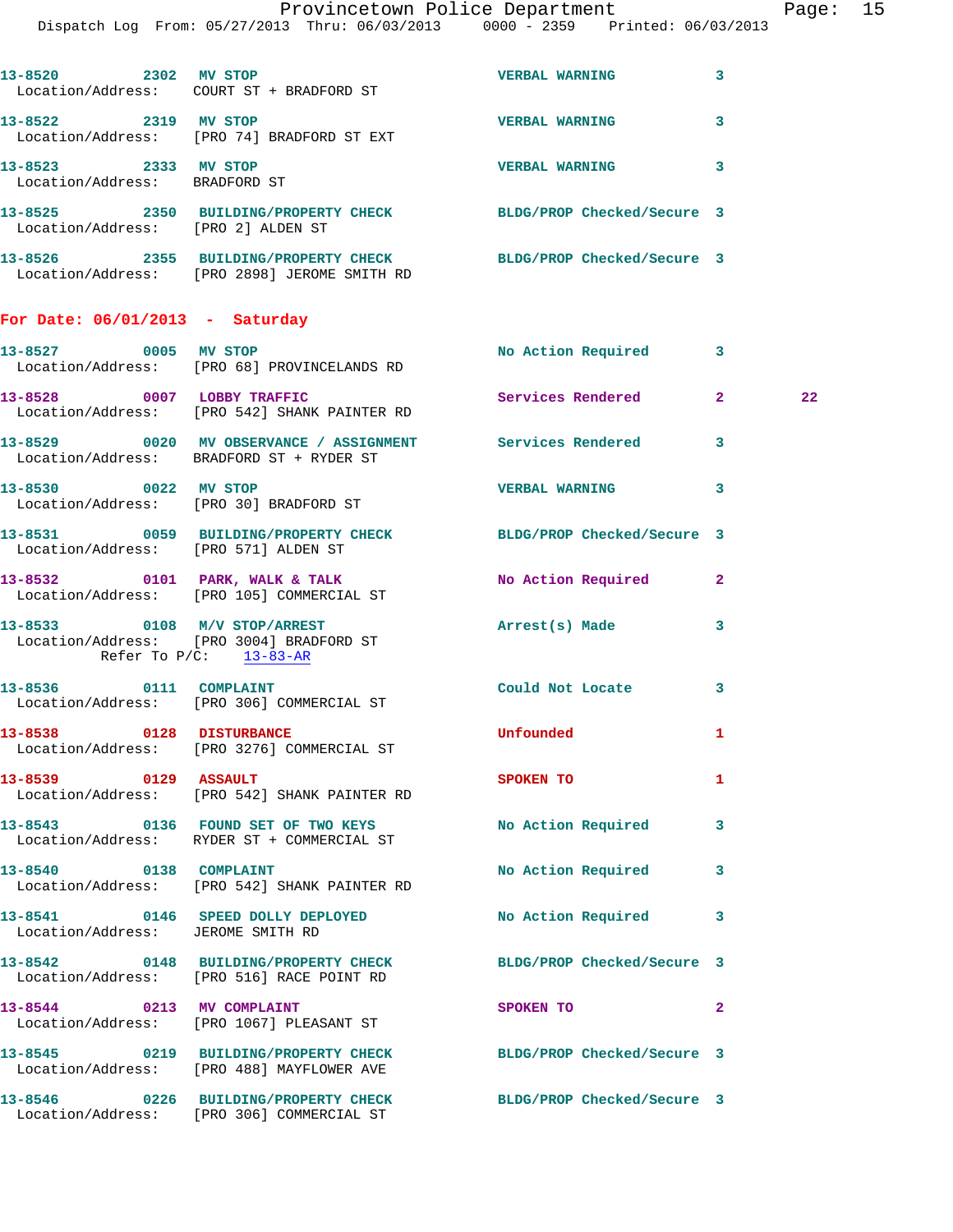|                                                                                                | Provincetown Police Department Page: 16                                                                          |                          |                         |  |
|------------------------------------------------------------------------------------------------|------------------------------------------------------------------------------------------------------------------|--------------------------|-------------------------|--|
|                                                                                                | Dispatch Log From: 05/27/2013 Thru: 06/03/2013 0000 - 2359 Printed: 06/03/2013                                   |                          |                         |  |
|                                                                                                | 13-8547 0228 BUILDING/PROPERTY CHECK BLDG/PROP Checked/Secure 3<br>Location/Address: [PRO 569] WINSLOW ST        |                          |                         |  |
|                                                                                                | 13-8548 0245 BUILDING/PROPERTY CHECK BLDG/PROP Checked/Secure 3<br>Location/Address: [PRO 16] BRADFORD ST        |                          |                         |  |
|                                                                                                | 13-8549 0356 BUILDING/PROPERTY CHECK BLDG/PROP Checked/Secure 3<br>Location/Address: [PRO 3030] TIN PAN ALLEY RD |                          |                         |  |
|                                                                                                | 13-8550 0443 BUILDING/PROPERTY CHECK BLDG/PROP Checked/Secure 3<br>Location/Address: [PRO 545] SHANKPAINTER RD   |                          |                         |  |
|                                                                                                | 13-8551 0513 BUILDING/PROPERTY CHECK BLDG/PROP Checked/Secure 3<br>Location/Address: [PRO 444] HIGH POLE HILL    |                          |                         |  |
| Location/Address: ROUTE 6 + SNAIL RD                                                           | 13-8552 0549 MV OBSERVANCE / ASSIGNMENT Services Rendered 3                                                      |                          |                         |  |
|                                                                                                | 13-8553 0728 ASSIST AGENCY / REPO Services Rendered 3<br>Location/Address: [PRO 254] COMMERCIAL ST               |                          |                         |  |
|                                                                                                | 13-8554 0745 HARBORMASTER ON/OFF DUTY Services Rendered 2<br>Location/Address: [PRO 2543] MACMILLAN WHARF        |                          |                         |  |
|                                                                                                | 13-8555 0754 BUILDING/PROPERTY CHECK BLDG/PROP Checked/Secure 3<br>Location/Address: [PRO 2206] COMMERCIAL ST    |                          |                         |  |
|                                                                                                | 13-8556 0851 DOMESTIC DISTURBANCE/ASSAULT SPOKEN TO 1<br>Location/Address: [PRO 542] SHANK PAINTER RD            |                          |                         |  |
| Location/Address: [PRO 571] ALDEN ST                                                           | 13-8557 0914 BUILDING/PROPERTY CHECK BLDG/PROP Checked/Secure 3                                                  |                          |                         |  |
| Location/Address: [PRO 1916] COURT ST                                                          | 13-8558 0946 OBSTRUCTING M/V                                                                                     | Services Rendered 3      |                         |  |
| Location/Address: [PRO 3287] ROUTE 6                                                           | 13-8559 1008 PARK, WALK & TALK Services Rendered 2                                                               |                          |                         |  |
| 13-8560 1033 MV COMPLAINT<br>Location/Address: WINTHROP ST                                     |                                                                                                                  | <b>GONE ON ARRIVAL</b>   | $\mathbf{2}$            |  |
|                                                                                                | 13-8562 1036 ASSIST AGENCY / MUTUAL AID Services Rendered<br>Location/Address: [PRO 542] SHANK PAINTER RD        |                          | $\overline{\mathbf{3}}$ |  |
| 13-8563 1041 COMPLAINT<br>Location/Address: COURT ST                                           |                                                                                                                  | Services Rendered        | $\mathbf{3}$            |  |
|                                                                                                | 13-8561 1045 PARKING COMPLAINT / GENERAL SPOKEN TO<br>Location/Address: [PRO 276] COMMERCIAL ST                  |                          | 3                       |  |
|                                                                                                | 13-8564 1125 LISA FOX IN SCHOOLS                                                                                 | SPOKEN TO                | $\mathbf{3}$            |  |
|                                                                                                | 13-8565 1126 PARKING COMPLAINT / GENERAL Citation/Warning Issued 3<br>Location/Address: [PRO 149] COMMERCIAL ST  |                          |                         |  |
| Location/Address: [PRO 2] ALDEN ST                                                             | 13-8566 1138 BUILDING/PROPERTY CHECK BLDG/PROP Checked/Secure 3                                                  |                          |                         |  |
| 13-8567 1149 MV HIT & RUN<br>Location/Address: SHANK PAINTER RD<br>Refer To Accident: 13-26-AC |                                                                                                                  | Investigated             | $\mathbf{2}$            |  |
| Location/Address: [PRO 3287] ROUTE 6                                                           | 13-8568 1215 PARK, WALK & TALK                                                                                   | <b>Services Rendered</b> | $\mathbf{2}$            |  |

**13-8569 1220 MV OBSERVANCE / ASSIGNMENT No Action Required 3**  Location/Address: [PRO 2952] SHANKPAINTER RD **13-8571 1235 COMPLAINT/NEIGHBOR Services Rendered 3 1**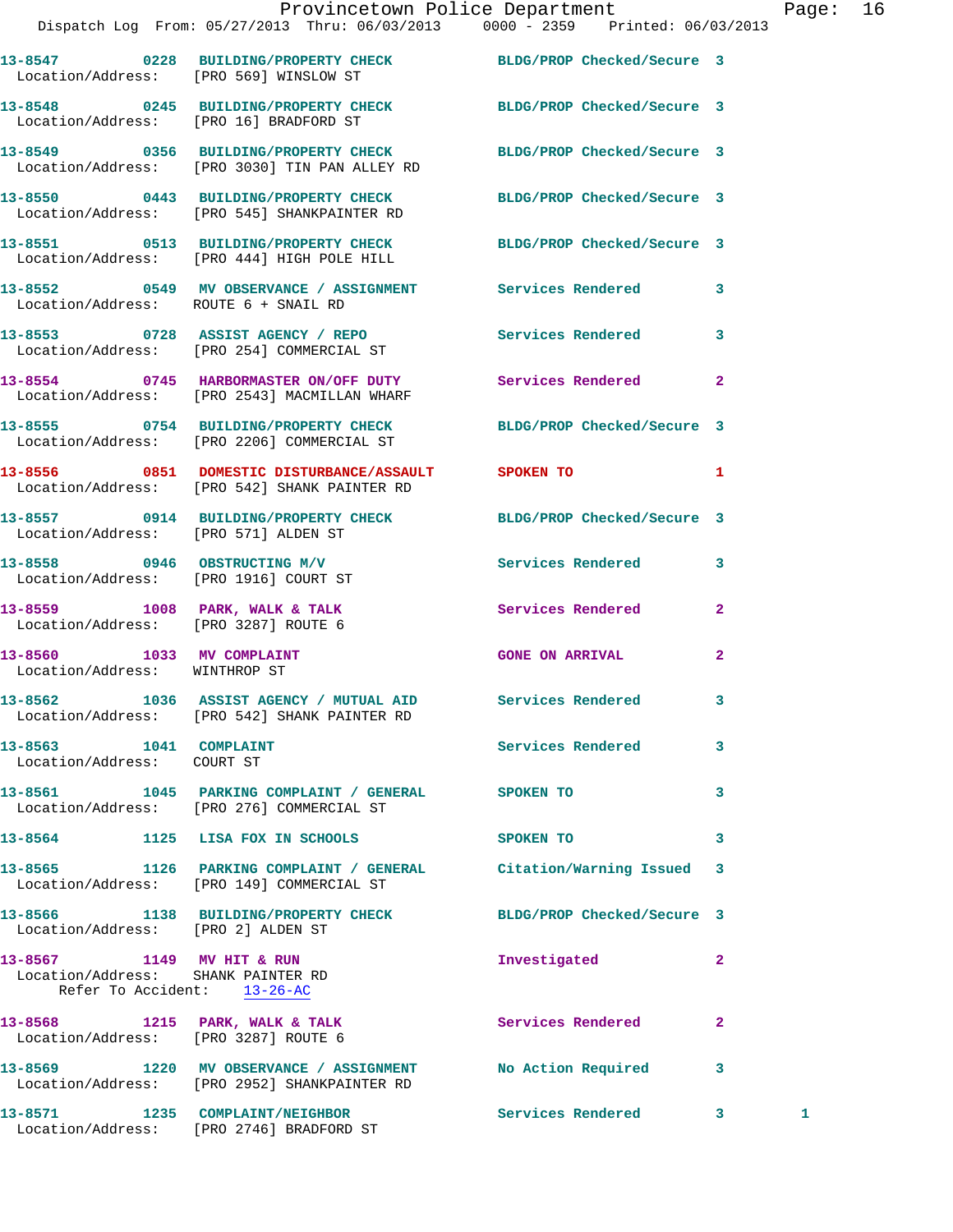Dispatch Log From: 05/27/2013 Thru: 06/03/2013 0000 - 2359 Printed: 06/03/2013

| 13-8573 1242 LOST PURSE                                               | Location/Address: [PRO 165] COMMERCIAL ST                                                                      | SPOKEN TO                 | $\overline{\mathbf{3}}$ |
|-----------------------------------------------------------------------|----------------------------------------------------------------------------------------------------------------|---------------------------|-------------------------|
|                                                                       | 13-8572 1243 ASSIST CITIZEN<br>Location/Address: [PRO 377] COMMERCIAL ST                                       | Transported to Hospital 3 |                         |
| 13-8574 1310 ALARM - GENERAL                                          | Location/Address: [PRO 2804] COMMERCIAL ST                                                                     | <b>Services Rendered</b>  | 1                       |
|                                                                       | 13-8575 1350 FOUND NOKIA PHONE/RETURNED Services Rendered<br>Location/Address: [PRO 2543] MACMILLAN WHARF      |                           | 3                       |
| Location/Address: ROUTE 6 + SNAIL RD                                  | 13-8576 1417 MV OBSERVANCE / ASSIGNMENT                                                                        | No Action Required        | $\mathbf{3}$            |
| 13-8577 1427 MEDICAL EMERGENCY                                        | Location/Address: [PRO 452] JOHNSON ST                                                                         | Services Rendered         | 1                       |
|                                                                       | $13-8578$ 1447 MAN DOWN IN P/L<br>Location/Address: [PRO 2977] COMMERCIAL ST                                   | Transported to Hospital 1 |                         |
| 13-8579 1531 CUT ROSE BUSHES<br>Location/Address: [PRO 1662] PEARL ST |                                                                                                                | Investigated              | 3                       |
| 13-8581 1733 SERVICE CALL<br>Location/Address: [PRO 1091] RACE RD     |                                                                                                                | <b>Services Rendered</b>  | 3                       |
| 13-8582 1748 KEEP THE PEACE<br>Location/Address: COMMERCIAL ST        |                                                                                                                | Peace Restored            | $\overline{a}$          |
|                                                                       | 13-8583 1754 FOUND KEYS/RETURNED<br>Location/Address: [PRO 105] COMMERCIAL ST                                  | <b>Services Rendered</b>  | 3                       |
| 13-8584 1757 FOUND CAMERA BAG                                         | Location/Address: [PRO 3259] MACMILLAN WHARF                                                                   | <b>Services Rendered</b>  | $\mathbf{3}$            |
|                                                                       | 13-8585 1820 MEDICAL EMERGENCY<br>Location/Address: [PRO 2277] BRADFORD ST                                     | <b>No Action Required</b> | 1                       |
| 13-8586 1836 MEDICAL EMERGENCY                                        | Location/Address: [PRO 2637] COMMERCIAL ST                                                                     | Transported to Hospital 1 |                         |
|                                                                       | 13-8587 1850 MEDICAL EMERGENCY<br>Location/Address: [PRO 106] COMMERCIAL ST                                    | Transported to Hospital 1 |                         |
|                                                                       | 13-8588 1910 ALARM - GENERAL<br>Location/Address: [PRO 2535] COMMERCIAL ST                                     | Services Rendered         | $\mathbf{1}$            |
|                                                                       | 13-8589 2010 PARKING COMPLAINT / GENERAL Services Rendered<br>Location/Address: [PRO 105] COMMERCIAL ST        |                           | 3                       |
|                                                                       | 13-8590 2047 LOST MOTOROLA DROID RAZR Services Rendered<br>Location/Address: [PRO 3259] MACMILLAN WHARF        |                           | 3                       |
| 13-8591 2128 HARASSMENT                                               | Location/Address: [PRO 3771] COMMERCIAL ST                                                                     | SPOKEN TO                 | $\mathbf{2}$            |
| 13-8592 2129 MV STOP                                                  | Location/Address: [PRO 2479] ROUTE 6                                                                           | <b>VERBAL WARNING</b>     | $\mathbf{3}$            |
|                                                                       | 13-8593 2130 BUILDING/PROPERTY CHECK BLDG/PROP Checked/Secure 3<br>Location/Address: [PRO 530] SHANKPAINTER RD |                           |                         |
| Location/Address: [PRO 2513] ROUTE 6                                  | 13-8594 2139 MV OBSERVANCE / ASSIGNMENT Services Rendered                                                      |                           | $\mathbf{3}$            |
|                                                                       | 13-8430 2245 NCIC LEAPS OUT OF SERVICE No Action Required                                                      |                           | 1                       |
| 13-8596                                                               | 2309 REASSURANCE CHECK<br>Location/Address: [PRO 248] COMMERCIAL ST                                            | Services Rendered         | $\mathbf{3}$            |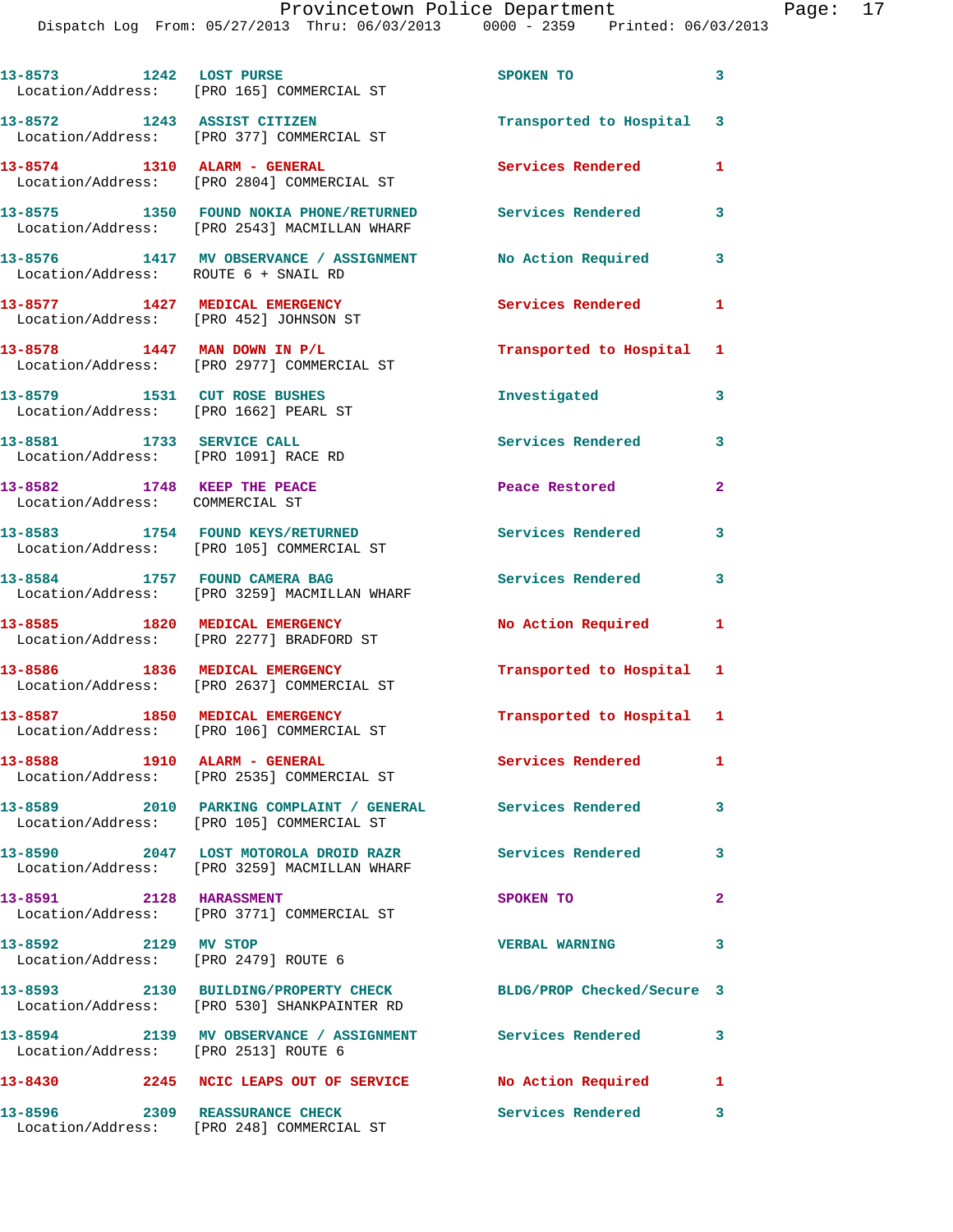**13-8598 2325 BUILDING/PROPERTY CHECK BLDG/PROP Checked/Secure 3**  Location/Address: [PRO 444] HIGH POLE HILL **13-8599 2331 MV OBSERVANCE / ASSIGNMENT Services Rendered 3** 

 Location/Address: ALDEN ST + BRADFORD ST **13-8600 2332 MV STOP VERBAL WARNING 3**  Location/Address: [PRO 3296] SHANK PAINTER RD

**For Date: 06/02/2013 - Sunday**

|                                               | 13-8603 0001 BUILDING/PROPERTY CHECK Services Rendered<br>Location/Address: [PRO 391] COMMERCIAL ST             |                            | $\mathbf{3}$            |
|-----------------------------------------------|-----------------------------------------------------------------------------------------------------------------|----------------------------|-------------------------|
| 13-8605 0010 MV STOP                          | Location/Address: HARRY KEMP WAY + CONWELL ST                                                                   | <b>VERBAL WARNING</b>      | 3                       |
|                                               | 13-8606 0017 MV OBSERVANCE / ASSIGNMENT Services Rendered<br>Location/Address: BRADFORD ST + HOWLAND ST         |                            | $\overline{\mathbf{3}}$ |
| 13-8607 0019<br>Location/Address: BRADFORD ST | <b>MV STOP</b>                                                                                                  | VERBAL WARNING             | $\overline{\mathbf{3}}$ |
| 13-8608 0038 MV STOP                          | Location/Address: BRADFORD ST + ANTHONY ST                                                                      | <b>VERBAL WARNING</b>      | 3                       |
|                                               | 13-8609 0050 BUILDING/PROPERTY CHECK BLDG/PROP Checked/Secure 3<br>Location/Address: [PRO 2898] JEROME SMITH RD |                            |                         |
|                                               | Location/Address: [PRO 2206] COMMERCIAL ST                                                                      | BLDG/PROP Checked/Secure 3 |                         |

13-8613 **0135 PARK, WALK & TALK Services Rendered** 2 Location/Address: COMMERCIAL ST

**13-8614 0157 BUILDING/PROPERTY CHECK BLDG/PROP Checked/Secure 3**  Location/Address: [PRO 3287] ROUTE 6

**13-8615 0207 SPEED DOLLY ASSIGNMENT Services Rendered 3**  Location/Address: BRADFORD ST + GOSNOLD ST

**13-8616 0215 LOBBY TRAFFIC Services Rendered 2 19**  Location/Address: [PRO 542] SHANK PAINTER RD

**13-8617 0222 BUILDING/PROPERTY CHECK BLDG/PROP Checked/Secure 3**  Location/Address: [PRO 516] RACE POINT RD

**13-8618 0227 BUILDING/PROPERTY CHECK BLDG/PROP Checked/Secure 3**  Location/Address: [PRO 530] SHANK PAINTER RD

**13-8619 0337 BUILDING/PROPERTY CHECK BLDG/PROP Checked/Secure 3**  Location/Address: [PRO 3030] TIN PAN ALLEY RD

**13-8620 0507 BUILDING/PROPERTY CHECK BLDG/PROP Checked/Secure 3**  Location/Address: [PRO 545] SHANK PAINTER RD

**13-8621 0508 BUILDING/PROPERTY CHECK BLDG/PROP Checked/Secure 3**  Location/Address: [PRO 1646] WINSLOW ST

**13-8622 0600 FOUND BLACK PURSE Services Rendered 3** 

**13-8623 0736 A72 ON THE PIER Services Rendered 2**  Location/Address: [PRO 2543] MACMILLAN WHARF

Location/Address: [PRO 80] CARVER ST

**13-8625 0944 BUILDING/PROPERTY CHECK BLDG/PROP Checked/Secure 3**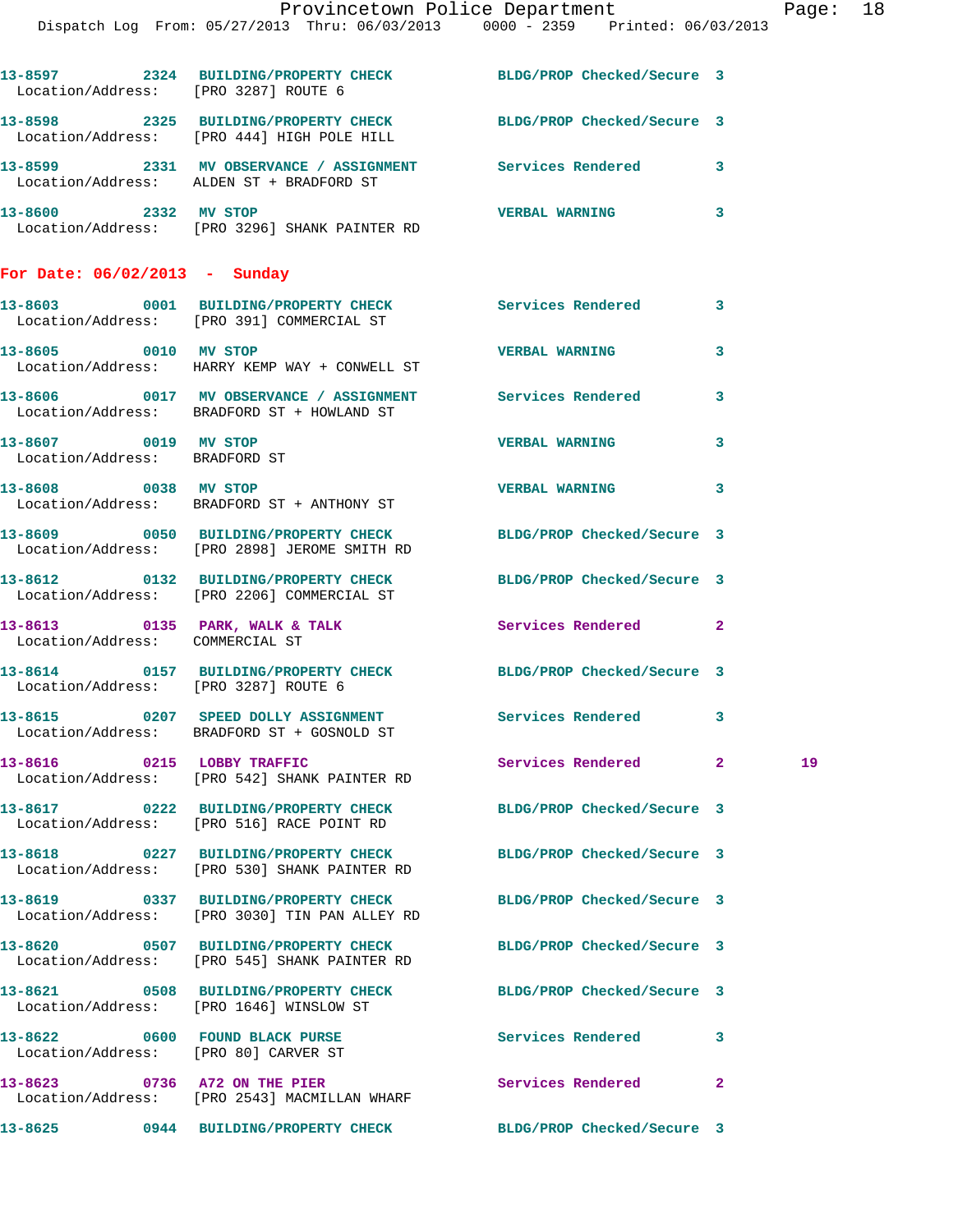|                                                              | Dispatch Log From: 05/27/2013 Thru: 06/03/2013 0000 - 2359 Printed: 06/03/2013                                     | Provincetown Police Department |                | Page: 19     |  |
|--------------------------------------------------------------|--------------------------------------------------------------------------------------------------------------------|--------------------------------|----------------|--------------|--|
|                                                              | Location/Address: [PRO 175] COMMERCIAL ST                                                                          |                                |                |              |  |
| 13-8626 0946 LARCENY                                         | Location/Address: [PRO 2543] MACMILLAN WHARF                                                                       | Investigated                   | $\overline{2}$ |              |  |
|                                                              | 13-8627 0947 PARK, WALK & TALK<br>Location/Address: [PRO 178] COMMERCIAL ST                                        | Services Rendered              | $\overline{2}$ |              |  |
|                                                              | 13-8628 1022 MV OBSERVANCE / ASSIGNMENT Citation/Warning Issued 3<br>Location/Address: HARRY KEMP WAY + HOWLAND ST |                                |                |              |  |
| 13-8629 1026 MV STOP<br>Location/Address: ROUTE 6 + SNAIL RD |                                                                                                                    | <b>VERBAL WARNING</b>          | 3              |              |  |
| 13-8630 1044 MV STOP                                         | Location/Address: HOWLAND ST + WILLOW DR                                                                           | VERBAL WARNING 3               |                |              |  |
|                                                              | 13-8631 1054 LOST TOYOTA KEY<br>Location/Address: [PRO 564] BAYBERRY AVE                                           | No Action Required 3           |                |              |  |
| Location/Address: BLUEBERRY AVE                              | 13-8632 1058 LOST GREY CAT/FEMALE No Action Required 3                                                             |                                |                |              |  |
|                                                              | 13-8633 1131 LOST BLACKBERY PHONE<br>Location/Address: [PRO 14] BRADFORD ST                                        | Services Rendered              | 3              |              |  |
|                                                              | 13-8634 1200 PARK, WALK & TALK<br>Location/Address: [PRO 105] COMMERCIAL ST                                        | Services Rendered              | $\overline{2}$ |              |  |
|                                                              | 13-8635 1206 MEDICAL EMERGENCY<br>Location/Address: [PRO 440] HARRY KEMP WAY                                       | Transported to Hospital 1      |                |              |  |
|                                                              | 13-8636 1226 ANIMAL CALL<br>Location/Address: [PRO 129] COMMERCIAL ST                                              | <b>Services Rendered</b>       | $\overline{2}$ |              |  |
|                                                              | 13-8637 1255 FLIGHT COVERAGE<br>Location/Address: [PRO 516] RACE POINT RD                                          | Services Rendered 3            |                |              |  |
| Location/Address: CONWELL ST                                 | 13-8638 1256 PARKING COMPLAINT / GENERAL GONE ON ARRIVAL                                                           |                                | 3              |              |  |
|                                                              | 13-8639 1330 MV OBSERVANCE / ASSIGNMENT NO Action Required 3<br>Location/Address: [PRO 2952] SHANKPAINTER RD       |                                |                |              |  |
|                                                              | 13-8641 1342 LOST GREEN PURSE. SPOKEN TO<br>Location/Address: [PRO 796] COMMERCIAL ST                              |                                | 3              |              |  |
|                                                              | 13-8642 1345 MV OBSERVANCE / ASSIGNMENT No Action Required 3<br>Location/Address: HOWLAND ST + HARRY KEMP WAY      |                                |                |              |  |
|                                                              | 13-8643 1359 COMPLAINT OF SMOKE IN AREA SPOKEN TO 3<br>Location/Address: [PRO 890] CONWELL ST                      |                                |                | $\mathbf{2}$ |  |
|                                                              | 13-8646 1500 LOST KEYS<br>Location/Address: [PRO 105] COMMERCIAL ST                                                | Services Rendered 3            |                |              |  |
|                                                              | 13-8644 1558 MV OBSERVANCE / ASSIGNMENT Services Rendered<br>Location/Address: [PRO 2952] SHANKPAINTER RD          |                                | $\mathbf{3}$   |              |  |
| 13-8645 1603 MV STOP                                         | Location/Address: [PRO 539] SHANK PAINTER RD                                                                       | <b>VERBAL WARNING</b>          | 3              |              |  |
|                                                              | 13-8647 1625 HIGH SCHOOL AFTER HOURS Services Rendered 3                                                           |                                |                |              |  |
|                                                              | 13-8648 1631 MEDICAL EMERGENCY<br>Location/Address: [PRO 3053] WEST VINE ST                                        | Transported to Hospital 1      |                |              |  |
|                                                              | 13-8649 1639 FOUND SILVER RING<br>Location: [PRO 3431] LOPES SQUARE                                                | Services Rendered 3            |                |              |  |
|                                                              | 13-8650 1650 ASSIST CITIZEN                                                                                        | Services Rendered 3            |                |              |  |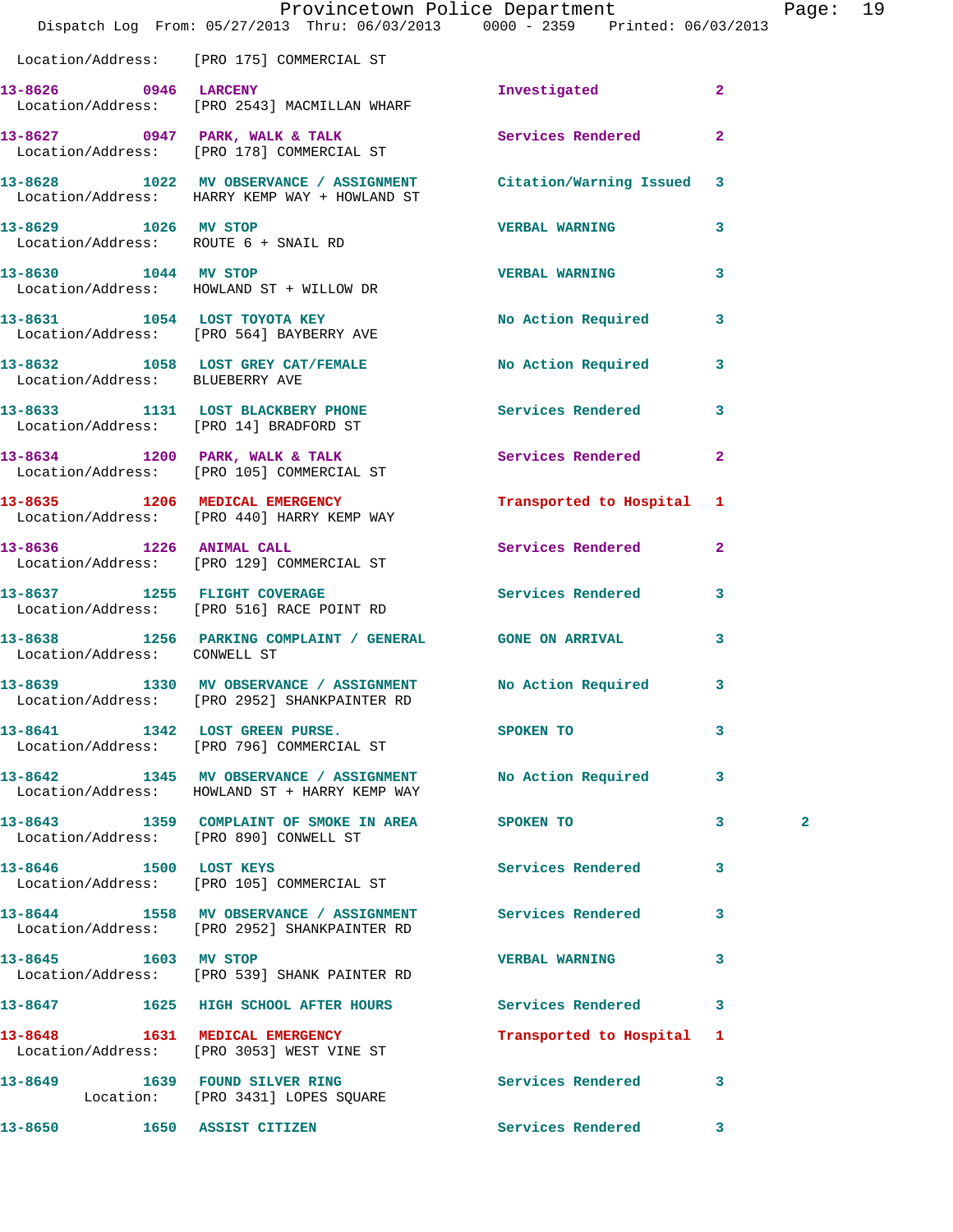|                                                      | Dispatch Log From: 05/27/2013 Thru: 06/03/2013 0000 - 2359 Printed: 06/03/2013                                  | Provincetown Police Department |              | Page: 20 |  |
|------------------------------------------------------|-----------------------------------------------------------------------------------------------------------------|--------------------------------|--------------|----------|--|
|                                                      | Location/Address: [PRO 1953] COMMERCIAL ST                                                                      |                                |              |          |  |
|                                                      | 13-8651 1713 LOST WALLET<br>Location/Address: [PRO 2308] COMMERCIAL ST                                          | Services Rendered 3            |              |          |  |
|                                                      | 13-8653 1719 PARKING COMPLAINT / GENERAL Services Rendered 3<br>Location/Address: [PRO 3094] COMMERCIAL ST      |                                |              |          |  |
|                                                      | 13-8652 1720 BUILDING/PROPERTY CHECK BLDG/PROP Checked/Secure 3<br>Location/Address: [PRO 488] MAYFLOWER ST     |                                |              |          |  |
|                                                      | 13-8654 1721 MV REPO<br>Location/Address: [PRO 75] CAPTAIN BERTIE RD                                            | <b>Vehicle Towed</b>           | $\mathbf{2}$ |          |  |
| 13-8655 1730 FOUND BAGS                              | Location/Address: [PRO 2675] COMMERCIAL ST                                                                      | Services Rendered 3            |              |          |  |
| 13-8656 1752 COMPLAINT<br>Location/Address: VORSE LN |                                                                                                                 | <b>Unfounded</b>               | 3            |          |  |
| 13-8657 1813 COMPLAINT                               | Location/Address: [PRO 3596] COMMERCIAL ST                                                                      | Services Rendered 3            |              |          |  |
|                                                      | 13-8658 1818 DISTURBANCE<br>Location/Address: [PRO 3596] COMMERCIAL ST                                          | SPOKEN TO                      | 1            |          |  |
| 13-8659 1900 MV STOP                                 | Location/Address: [PRO 3633] COMMERCIAL ST                                                                      | <b>VERBAL WARNING</b>          | 3            |          |  |
|                                                      | 13-8660 1909 PARKING COMPLAINT / GENERAL Services Rendered 3<br>Location/Address: [PRO 2500] COMMERCIAL ST      |                                |              |          |  |
|                                                      | 13-8662 1957 MEDICAL EMERGENCY<br>Location/Address: [PRO 1336] COMMERCIAL ST                                    | Transported to Hospital 1      |              |          |  |
|                                                      | 13-8663 2010 SPEED DOLLY ASSIGNMENT Services Rendered 3<br>Location/Address: [PRO 542] SHANK PAINTER RD         |                                |              |          |  |
| 13-8664 2045 MV STOP                                 | Location/Address: RACE POINT RD + NELSON AVE                                                                    | No Action Required 3           |              |          |  |
| 13-8665 2108 MV STOP/ARREST                          | Location/Address: HIGH POLE HL + BRADFORD ST<br>Refer To Arrest: 13-85-AR                                       | Arrest(s) Made 3               |              |          |  |
|                                                      | 13-8666 2111 BUILDING/PROPERTY CHECK BLDG/PROP Checked/Secure 3<br>Location/Address: [PRO 1778] SHANKPAINTER RD |                                |              |          |  |
|                                                      | 13-8668 2205 VERBAL 90/7 NO HEADLIGHTS VERBAL WARNING<br>Location/Address: [PRO 3619] COMMERCIAL ST             |                                | 3            |          |  |
|                                                      | 13-8670 2321 SUSPICIOUS ACTIVITY CONE ON ARRIVAL<br>Location/Address: [PRO 1057] PILGRIM HEIGHTS RD             |                                | $\mathbf{2}$ |          |  |
|                                                      | 13-8671 2337 BUILDING/PROPERTY CHECK BLDG/PROP Checked/Secure 3<br>Location/Address: [PRO 3317] CEMETERY RD     |                                |              |          |  |
| Location/Address: [PRO 3440] ROUTE 6                 | 13-8672 2338 MV OBSERVANCE / ASSIGNMENT Services Rendered                                                       |                                | $\mathbf{3}$ |          |  |
| 13-8673 2342 MV STOP                                 | Location/Address: [PRO 2521] ROUTE 6                                                                            | <b>VERBAL WARNING</b>          | 3            |          |  |
| 13-8674 2343 MV STOP                                 | Location/Address: [PRO 105] COMMERCIAL ST                                                                       | <b>VERBAL WARNING</b>          | 3            |          |  |
| 13-8675 2352 MV STOP                                 | Location/Address: [PRO 2513] ROUTE 6                                                                            | Citation/Warning Issued 3      |              |          |  |
| 13-8676 2356 MV STOP                                 | Location/Address: JEROME SMITH RD + ALDEN ST                                                                    | No Action Required 3           |              |          |  |